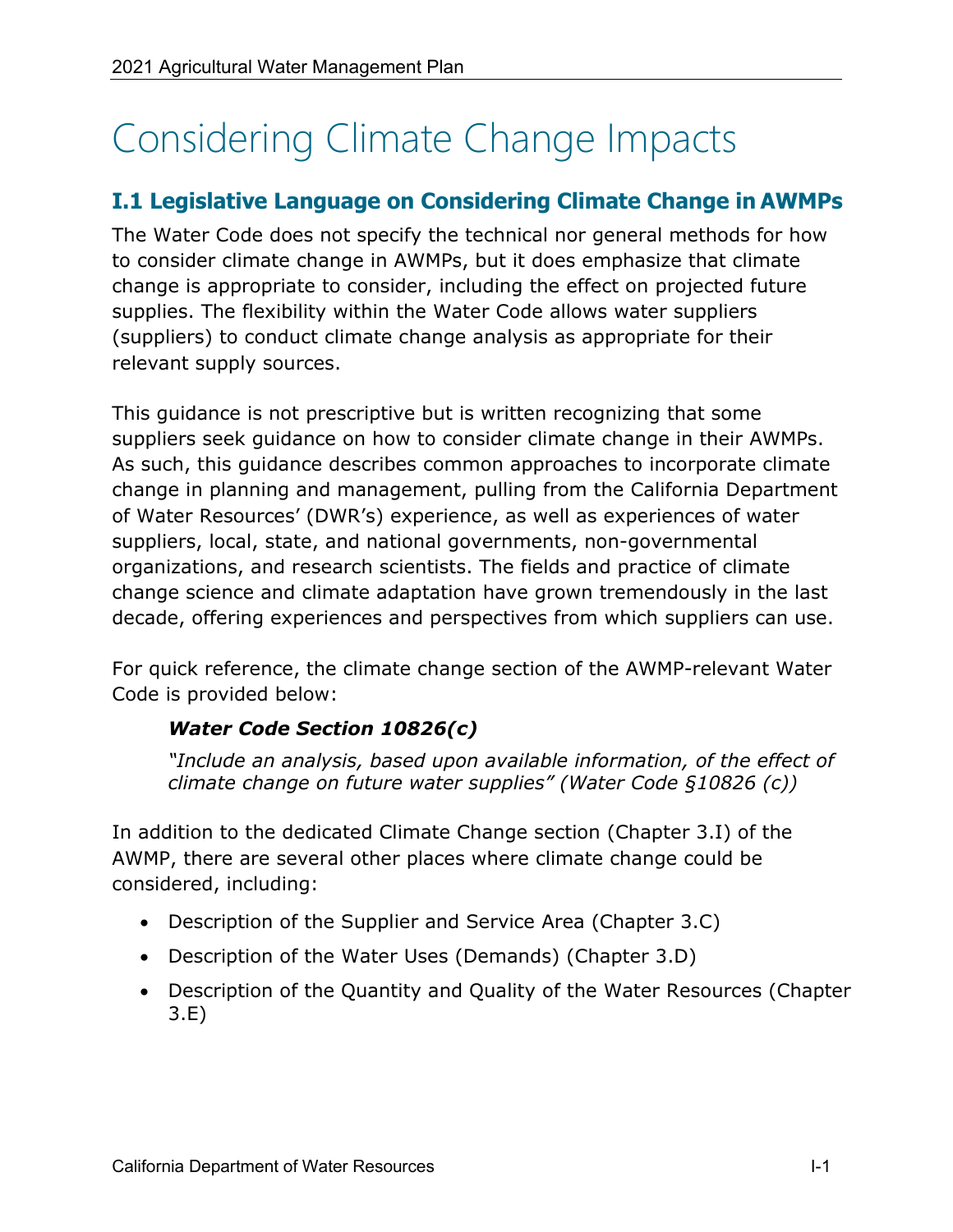# **I.2 Background: Climate Change & Agricultural Water Management Planning**

Water resource management in California has historically planned for substantial climatic and seasonal variability. Projections of climate change in California indicate a further intensification of wet and dry extremes and shifting temperatures that can impact both water uses and supplies. Extreme and higher temperatures can lead to increases in water use. A declining snowpack and earlier runoff patterns could result in changes in stream flows and reservoir operations. Projections of more frequent, severe, and prolonged droughts could lead to not only less surface water available, but also exacerbate ongoing stressors in groundwater basins across the state. Without implementing preparedness and other strategies to adapt to or mitigate these impacts, the changing climate can jeopardize a supplier's reliability.

How an agricultural water supplier can best prepare for climate change differs according to several supplier conditions including water infrastructure, rights, sources, and demands, as well as across the variety of tools available to assess the impacts of climate change on water supply reliability.

# **I.3 Guidance for Selecting a Climate Change Analysis Approach**

This guidance provides a two-step decision-making process useful in determining which tools and approaches will work best for a water supplier for climate change analysis. The process is sensitive to supplier needs and capacity, which range widely by geography, water sources, human and ecological demands, and infrastructural and organizational arrangements.

Step 1 involves conducting a vulnerability checklist for each water supply source. The Step 1 exercise assists the planner in self-identifying areas where their water supply reliability may be at risk to the impacts of climate change. Information gathered in Step 1 guides selection of an analysis approach in Step 2.

**Climate change studies, analysis and planning for your water supply sources may have already been completed by the regional Groundwater Sustainability Agency (GSA), Integrated Regional Water Management (IRWM) group, or within Urban Water**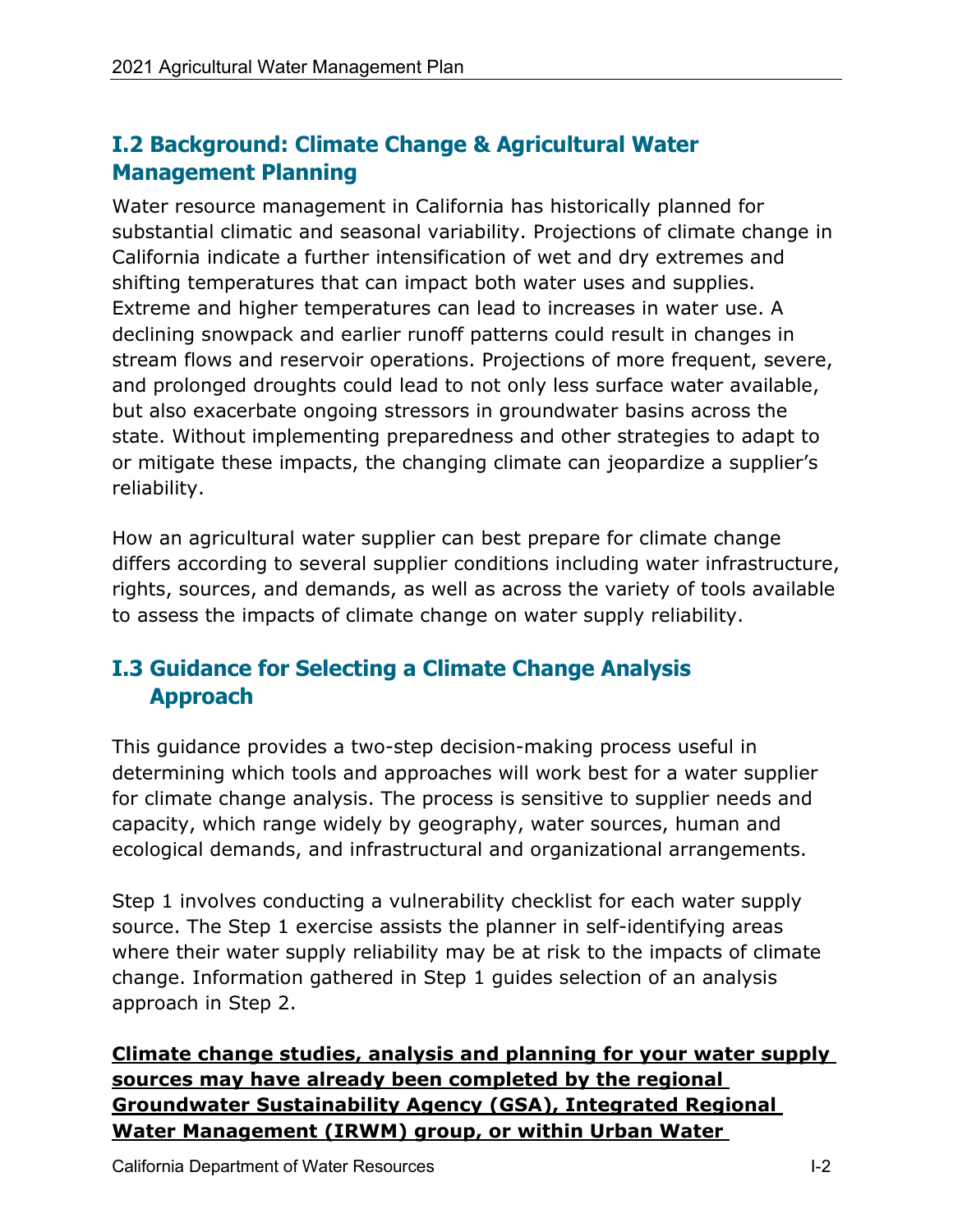**Management Planning or other local general planning or hazard mitigation documents. DWR encourages agricultural water managers to participate in these planning efforts and use existing analyses and resources whenever feasible and appropriate.** Agricultural water management planning, groundwater sustainability planning, and urban water management planning all have a similar planning horizon which can foster regional plan alignment. The guidance offered here for climate change analysis is based on DWR's *[Climate Action Plan: Phase 2](https://water.ca.gov/-/media/DWR-Website/Web-Pages/Programs/All-Programs/Climate-Change-Program/Climate-Action-Plan/Files/CAPII-Climate-Change-Analysis-Guidance.pdf?la=en&hash=944E2E443A898B18EC751A6B7163099155052C3A)* (DWR 2018) and the *[Climate Change Handbook for Regional Water Management](http://climate.calcommons.org/sites/default/files/basic/climate_change_handbook_regional_water_planning.pdf)* (DWR 2011) to promote alignment with DWR approaches.

Regional climate change studies may use different scenarios and approaches to analyze the impacts of climate change and could obtain varying results. Analysis options vary greatly with respect to complexity and sophistication. The various methods described here are intended to give a representative overview of the most common options. It is not possible to include every method, as climate change science is frequently advancing.

# **I.4 Common Steps to Considering Climate Change**

DWR recommends three main steps to conduct a climate change analysis. First, a screening process determines what assets and other aspects of the supplier's system may be exposed and sensitive to climate change. Assets and other aspects of the system may include water supply source, demand and/or use projections, infrastructure, operations of the infrastructure, timing and volumes of supplies, customers and other users, existing preparations for extreme conditions and events and capacity to activate those more frequently, among others. The second step involves selecting and conducting an analysis on those assets and other system aspects at risk, which tends to require more staff time and technical capacity. The third step involves developing strategies and actions to mitigate the impacts of climate change on the water uses, supplies, and reliability.

# **Step 1: Climate Change Risk Determination Screening**

California Department of Water Resources I-3 The first step in conducting a climate change analysis is to assess exposure and sensitivity to changing climatic conditions. In the absence of quantifiable likelihoods and impacts (an absence of which is common in assessing a range of future conditions), risk is evaluated by combining how exposed a supplier is to climate change, and the sensitivity of the supply system to those exposures. Exposure refers to the degree to which the water system (including its demand) may be influenced by changes in climate. Sensitivity of a supplier to exposure commonly involves an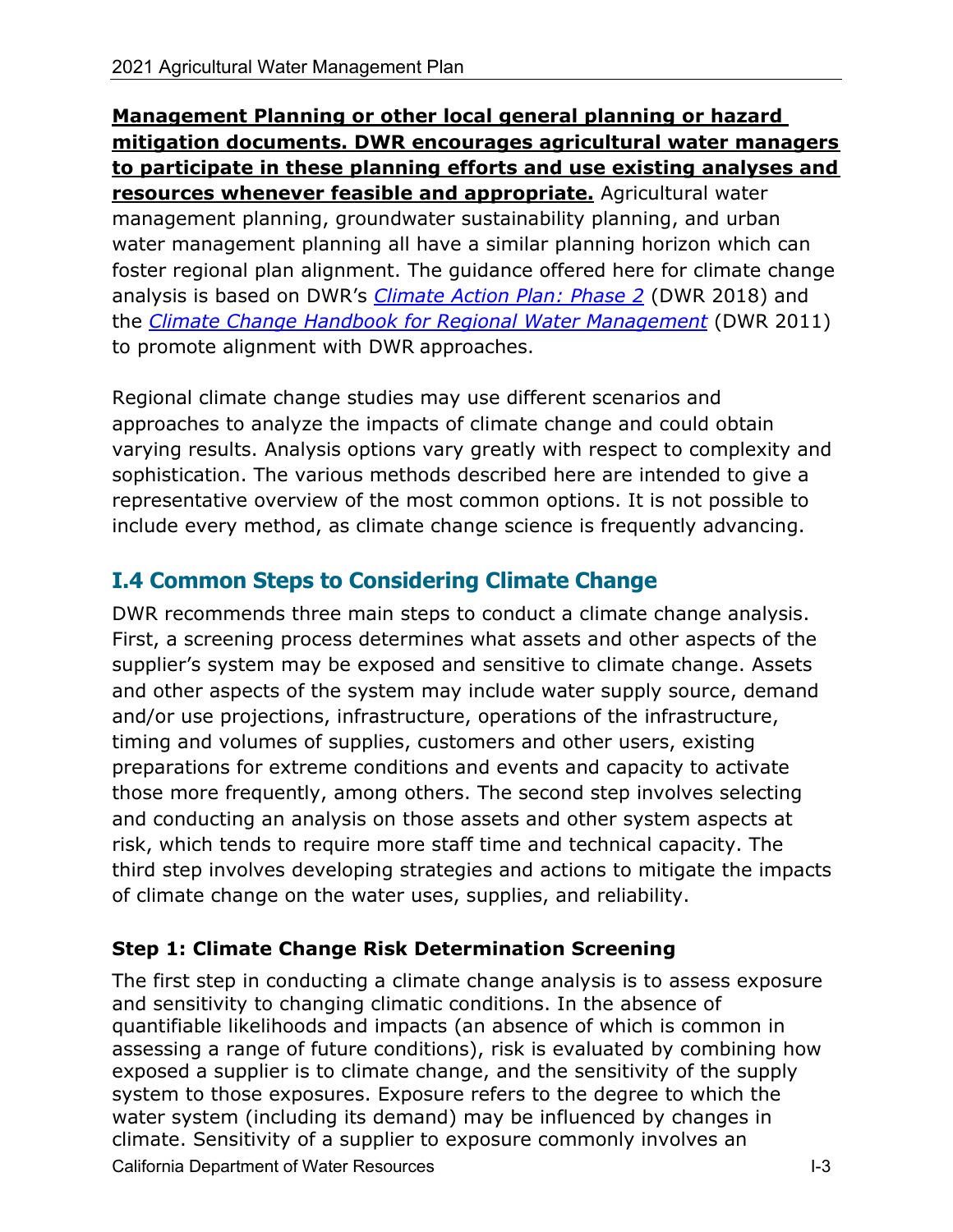assessment of its system, considering tolerance changes to factors such as temperature, precipitation, and other key processes. Not all water sources will be exposed to impacts of climate change. Even if risk to changing climate conditions is low, understanding the risks of each water supply source can contribute to better planning and reliability outcomes. Completing the "Climate Change Vulnerability Screening Form for Agricultural Water Management Planning" (see the Resources and References section at the end of this document) can help a supplier gauge if aspects of their water supply source may be vulnerable to climate change impacts which can help guide the climate change analysis in Step 2.

In addition to this screening form exercise, a supplier may choose to conduct a stand-alone in-depth climate risk assessment. In-depth assessments with scientific rigor can have multiple benefits for a supplier. The assessment can help provide information to policy makers for the supplier, other decisionmakers, operators and customers. Updates of critical infrastructure or personnel training budgets over the long-term can be targeted to mitigate high impact climate risks. A rigorous assessment can be valuable for justification of expensive or otherwise controversial adaptation strategies.

# **Step 2: Selecting the Climate Change Analysis Approach**

After completing the screening risk assessment, the next step involves a thorough analysis of assets identified in Step 1 as exposed, sensitive, and therefore at higher risk to climate change. This is a delicate process and should involve decision-makers and other stakeholders that hold an interest in the supplier's long-term reliability and viability. Including stakeholders and other decision-makers in this process can help identify climate change analyses that may have been completed by others and are relevant and applicable to the supplier as well as the most appropriate methods and tools to use if a new analysis needs to be completed. The following information is provided as a guide to assist in selecting a climate change analysis approach. It does not establish prescriptive recommendations or requirements.

# **Existing Climate Change Analysis**

California Department of Water Resources I-4 Modelling how climate change is projected to impact a supplier's water reliability can be a resource intensive exercise. For supplier's unable to pursue such an analysis, it is prudent to explore if an existing climate change analysis of their water supply sources may have already been conducted by other entities sharing an interest in those sources. Using climate change analysis conducted by a wholesaler, raw water supplier, research institution, or consulting firm could save time and resources and,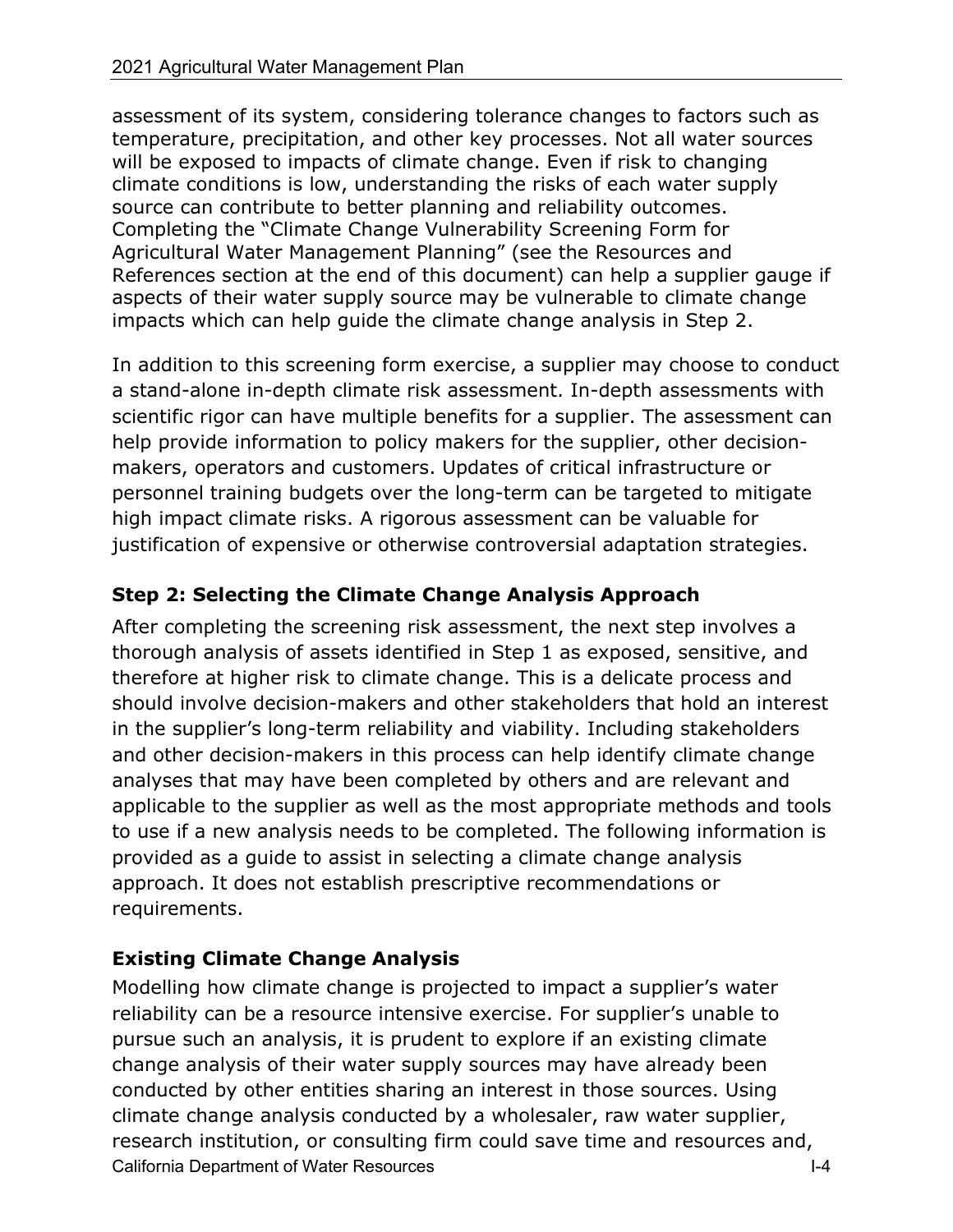in cases where a supplier receives water from a wholesaler, using the wholesaler's analysis can help ensure the supplier is planning with a consistent set of climate change projections.

# **Conducting a New Climate Change Analysis**

There are multiple approaches for analyzing the impact of climate change, such as bottom-up (starting with system characteristics and capabilities), topdown (starting with characterizations of future climate), sensitivity analysis, and stress tests. Whatever approach is selected, it should adhere to the best available scientific guidance on climate change analysis.

Determining what type of climate change analysis is appropriate for a supplier depends on several considerations. Some of which are listed below:

- Data Sources: The following factors are considered in assessing future climate change in a region: historical changes, changes projected by global climate models (GCMs) and their downscaled products, and climatic process-based changes such as intensification of atmospheric rivers or increases in the climatic water deficit. This means that the climate change analysis should incorporate information from historical observations, GCMs, downscaled GCM projections, and other relevant information about historical and projected changes.
- Purpose and Uncertainty: Climate change impact assessments are made for multiple reasons and employ different methodological approaches. Depending on the purpose, some impact studies explore the variations in models and in what is referred to as the "uncertainty space," more thoroughly than others. Some studies may legitimately reach a specific conclusion by using a single global climate model or downscaled product. For policy-relevant impact studies, it is desirable to sample the uncertainty space by evaluating global and regional climate model ensembles and downscaling techniques.
- Other Forcings: It should be recognized that additional forcings and feedbacks, which may not be fully represented in global models, may be important for regional climate change (e.g., land use change, heat island effect, or the influence of atmospheric pollutants). Climate forcings refer to those physical factors outside the climate itself that affect the Earth's climate. These include human-induced changes in greenhouse gas emissions, surface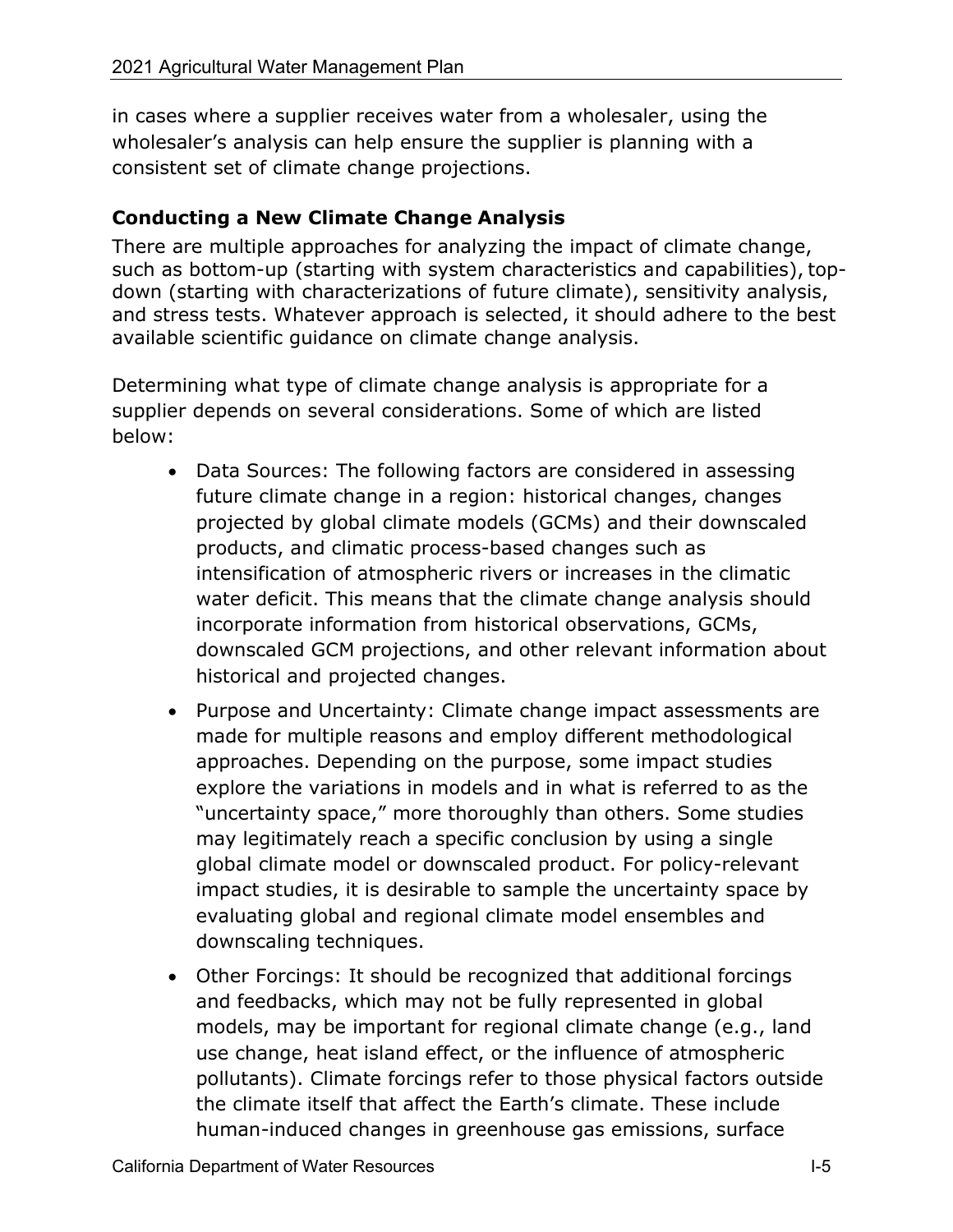reflectivity, and atmospheric aerosols, the latter two of which can impact regional climate.

- Qualitative Information: When quantitative information is limited or missing, assessments may provide narratives of climate projections (storylines, quantitative or qualitative descriptions of possible realizations of climate change) in addition to, or as an alternative to, maps, averages, ranges, scatter plots, or formal statistical frameworks for the representation of uncertainty.
- Communicate Uncertainties: Limits to the information content of climate model outputs for regional projections need to be communicated clearly. The relative importance of uncertainties typically increases for small scales and affects relevant quantities due to limitations in model resolution, local feedbacks and forcings, low signal-to-noise ratio of observed trends, and possibly other confounding factors relevant for local effects.
- Model Selection: For regional applications, some climate models may not be considered because of their poor performance for some regional metric or relevant process. That said, there are no simple rules or criteria to define this distinction. Whether a set of models should be considered is a different research-specific question in every case. Selection criteria for model assessment should be based, among other factors, on availability of specific parameters and the spatial and temporal resolution within the model.
- Downscaling: The usefulness and applicability of downscaling methods strongly depend on the purpose of the assessment (e.g., for the analysis of extreme events or assessments in complex terrain). If only a subsample of the uncertainty space of the available global climate model is used for the downscaling, this should be noted explicitly.
- Time Horizon and Emissions Scenarios: Many impact studies are affected by the relative similarity between different greenhouse gas emission scenarios in the near term. The length of time period considered in the assessment studies can significantly affect results.

Building upon the preceding scientific principles, this guide translates these principles into analytical considerations that planners can use to structure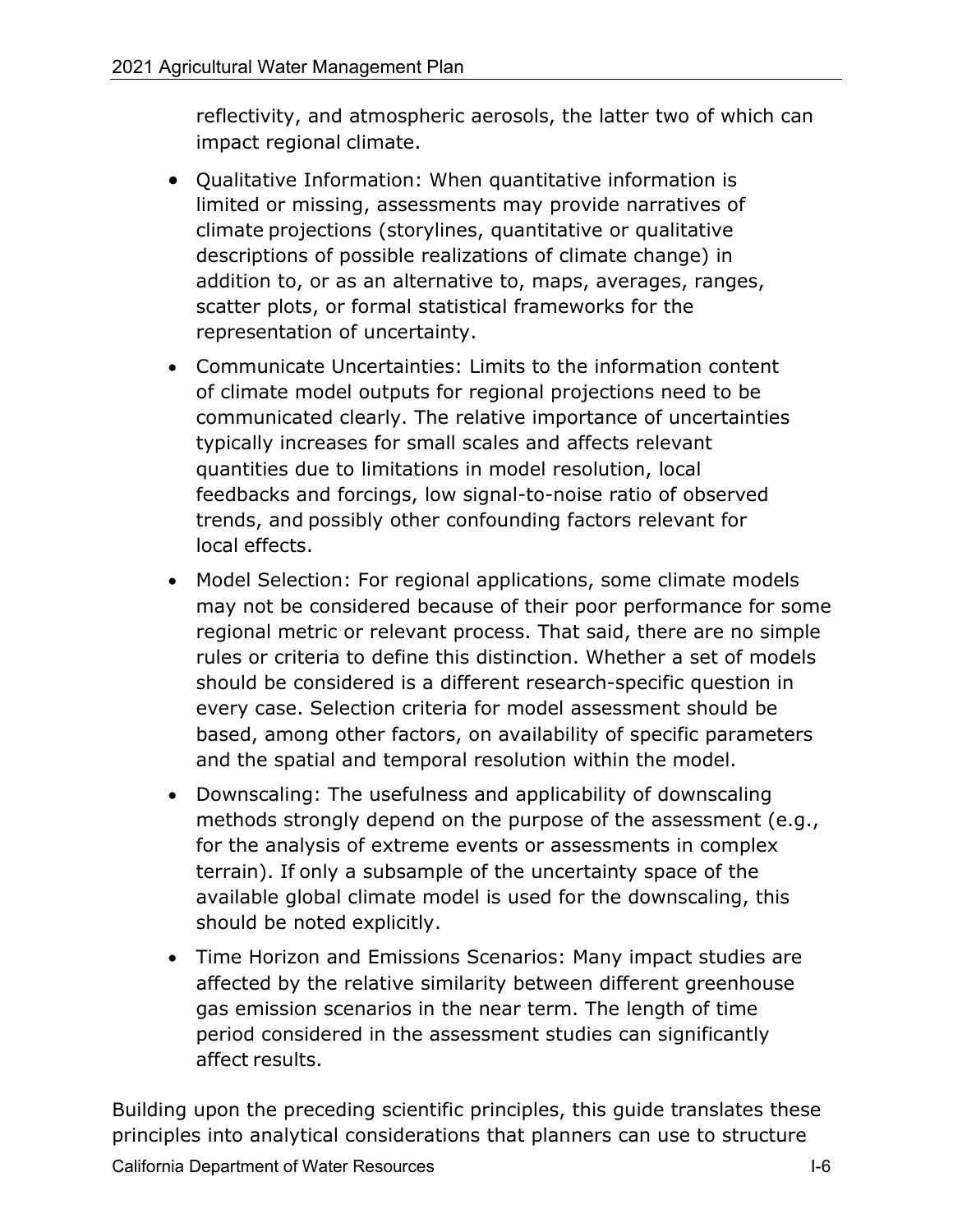their decisional process for choosing an approach for the climate change analysis. The following analytical considerations can assist in determining the most appropriate approach:

- 1. Climate sensitive parameters.
- 2. Spatial scale/watershed area.
- 3. Infrastructure/systems and operational activities.
- 4. Legal and institutional issues.
- 5. Continuity with previous work/studies.

# **1. Climate-sensitive Parameters**

Assessing the climate sensitivity of the water supply and water use can assist in determining the type and scope of climate change analysis to use. Climate-sensitive parameters should indicate if the water supply or use type is sensitive to climactic events, how sensitive and in what ways. Analytical considerations may include climate-sensitive parameters, climatedriven parameters, and how definite the assessment of these parameters can be. Analytical considerations include:

- What are the climate-sensitive parameters that affect performance of the supply or water use (e.g., average precipitation, summer high daily temperatures, extended heat waves, atmospheric river driven precipitation)?
- What are the climate-driven parameters that affect vulnerability of the supply (e.g., average annual streamflow; September streamflow; 3-, 5-, 7-day streamflow; stream temperatures; minimum flows; wildfire; sea level rise)?
- Does adequate data exist to explore how climate change could affect the supply?
- Do extreme events (floods, droughts, heat waves, wildfires) significantly impact the performance of the water source or the water use?
- How skillfully do downscaled global climate models simulate historical observed climate parameters of interest? How will the observed historical record of climate parameters of interest be used? How will (downscaled) global climate model data for climate parameters of interest be used? Is low-frequency variability in the climate parameters of interest an important consideration?

California Department of Water Resources **I-7** and the U-7 • What is the optimal temporal scale to adequately analyze the climate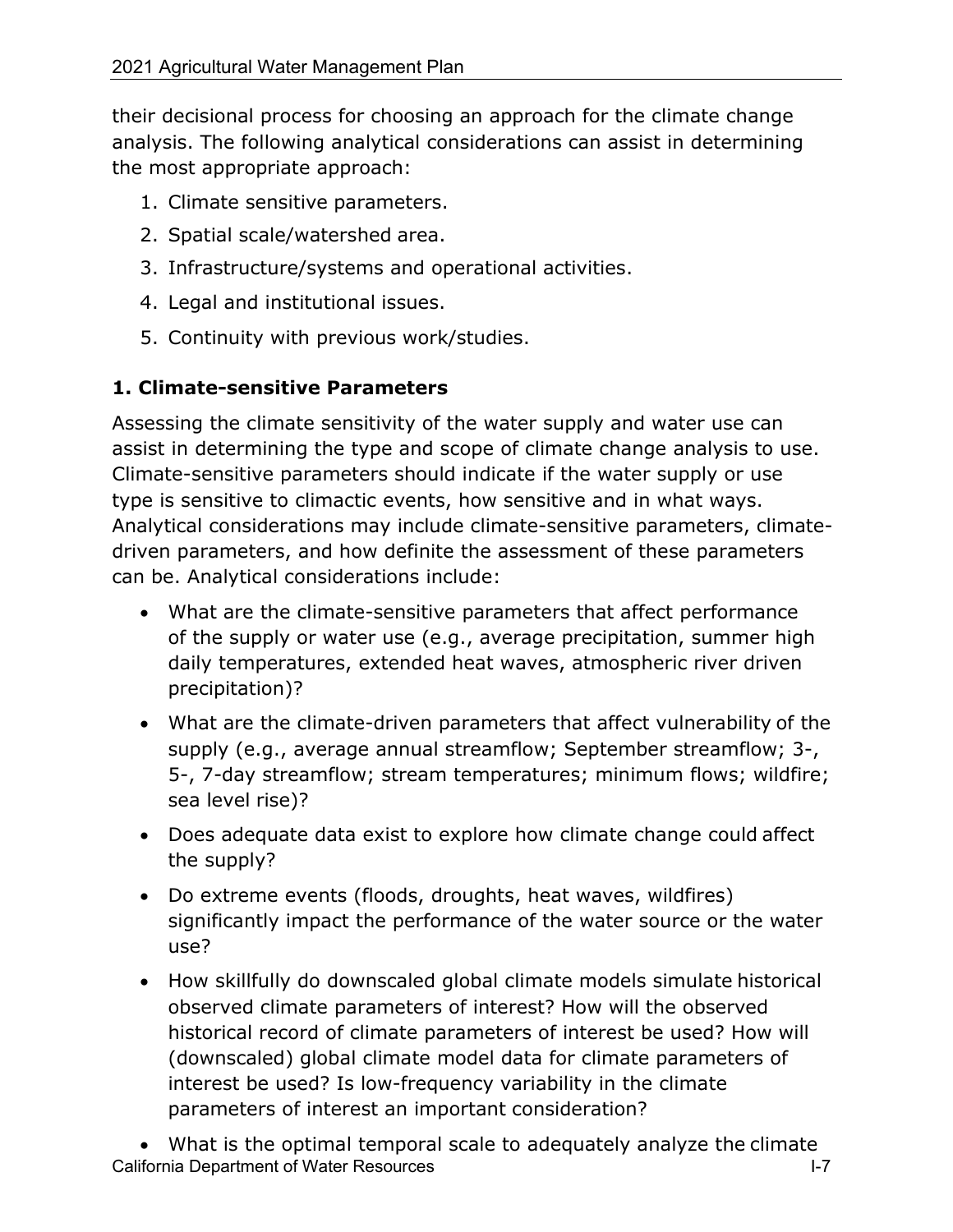conditions (e.g., hourly, 6-hourly, daily, weekly, monthly, annually, multi-year averages)?

Common climate-sensitive parameters include:

- Average monthly temperature and precipitation.
- Average monthly streamflow.
- Inter-annual and low frequency hydrologic variability in terms of how it could affect recurrence, length, and severity of droughts and wet periods.

GCMs and their downscaled results may not adequately simulate the variance and cyclical nature of California's observed hydrological variability. Because of this, hydrologic modeling of future conditions has often, though not always, used the historical precipitation or streamflow record as the basis for future conditions modeling, with the climate change trend data mapped onto that historical record in a way that allows comparisons of historical experience with potential future conditions. This type of analysis has strengths and weaknesses that planners should critically evaluate before deciding on an approach.

Flood-protection analyses within the context of AWMP focuses on flooding that could possibly disrupt the water supply, most likely through damage to infrastructure. When analyzing potential flood impacts daily and, in some cases, hourly temperature and precipitation will be the key climate-sensitive parameters of interest, while 1-, 3-, 5-, and 7-day peak streamflow and antecedent watershed conditions (such as snowpack and soil moisture) will be key climate-driven parameters of interest. GCMs are not designed to provide climate information at these temporal scales and do not have the spatial resolution to adequately simulate orographic precipitation patterns and other acute spatial characteristics. Downscaling approaches have been used in the past to address these issues, but concerns remain about the ability of downscaling methods to adequately translate important large-scale phenomena to smaller scale impacts. Again, planners should evaluate past efforts and the unique characteristics of the water supply source before deciding on an approach.

# **2. Spatial Scale/Watershed Area**

California Department of Water Resources **I-8** and I-8 In selecting the climate change analysis approach, suppliers will want to assess analytical considerations relevant to the spatial scale/watershed area. These issues may include the following: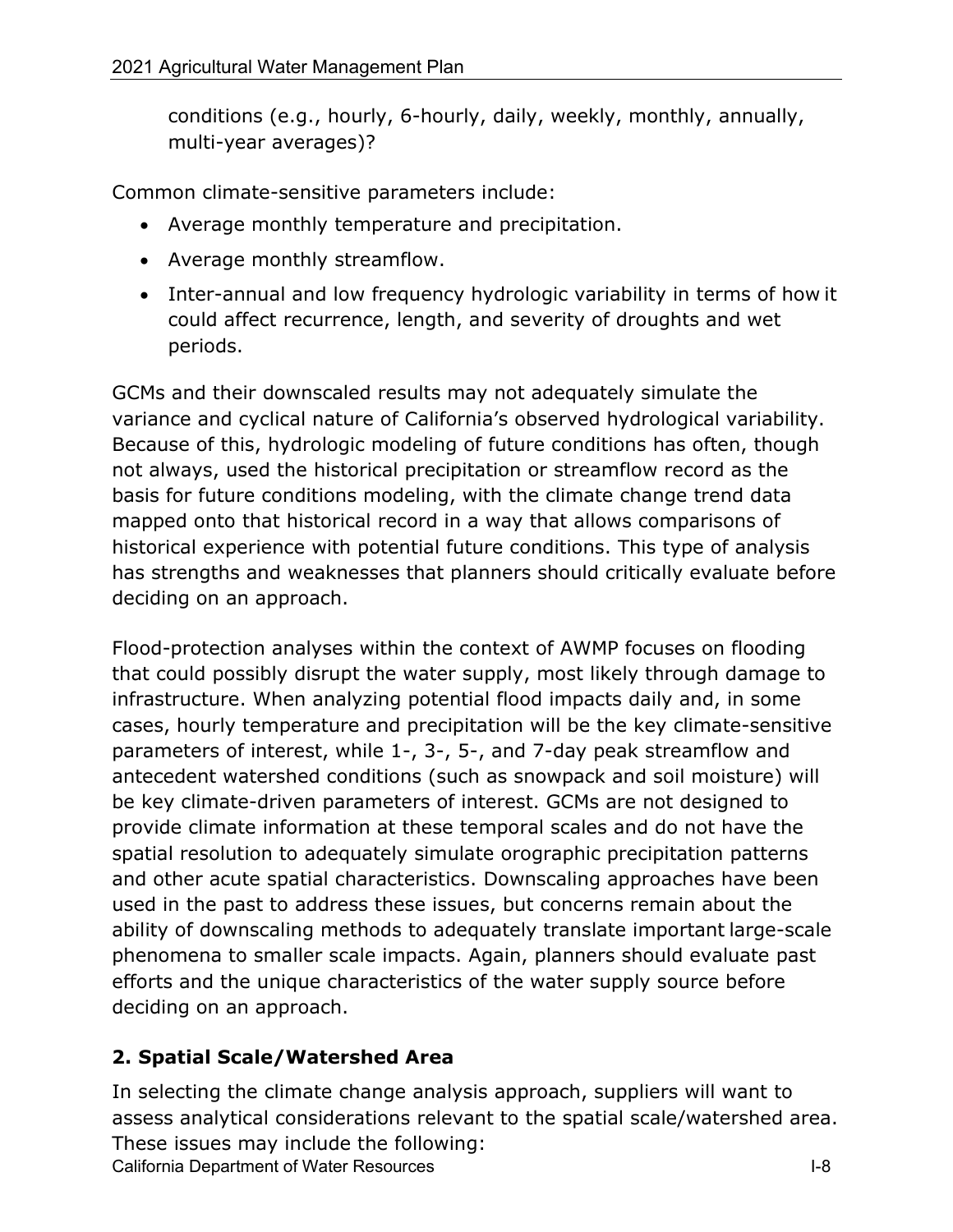- Is the analysis being conducted for a small, localized water source or broad statewide/regional scale water source?
- Is the analysis, whether localized or statewide, consistent with other previously used datasets and analysis?
- Is the analysis consistent with other plans or analyses conducted over the same, similar, or overlapping areas?
- Does the analysis require simulation of multiple systems in a consistent manner? For example, if the local water supply is fed by local streams, groundwater, and other inter-basin water, can all those sources be analyzed in a consistent manner?

Some analysis can be done at localized scales and are not influenced by conditions outside of the watershed in question; but, in many cases, conditions outside of the watershed will have important ramifications for the analysis.

# **3. Infrastructure, Systems and Operational Activities**

Infrastructure, systems, and operational considerations include the following:

- Does the analysis consider multiple infrastructure or system changes? Or is the existing system (without changes) being analyzed under modified climate conditions?
- Is there an existing operations model (e.g., flood protection or water supply) that can be run with different climate conditions to simulate performance under differing climate conditions?
- What are the climate-sensitive inputs to the existing system model? What is the time step of the existing system model? Do these system model characteristics align with available climate datasets?
- Does the system model allow all important conditions to vary over time (land use, population, sea level, water demand, etc.)?

Often the models used to evaluate climate impacts, such as a water system operations model, are configured so that certain conditions remain fixed throughout the simulation. This constraint may have important ramifications for how the simulation is configured and the type of climate dataset and tools used. For example, California Water Resources Simulation Model (CalSim) is designed to run with land use, sea level, and water demand characteristics that remain static throughout the simulation. This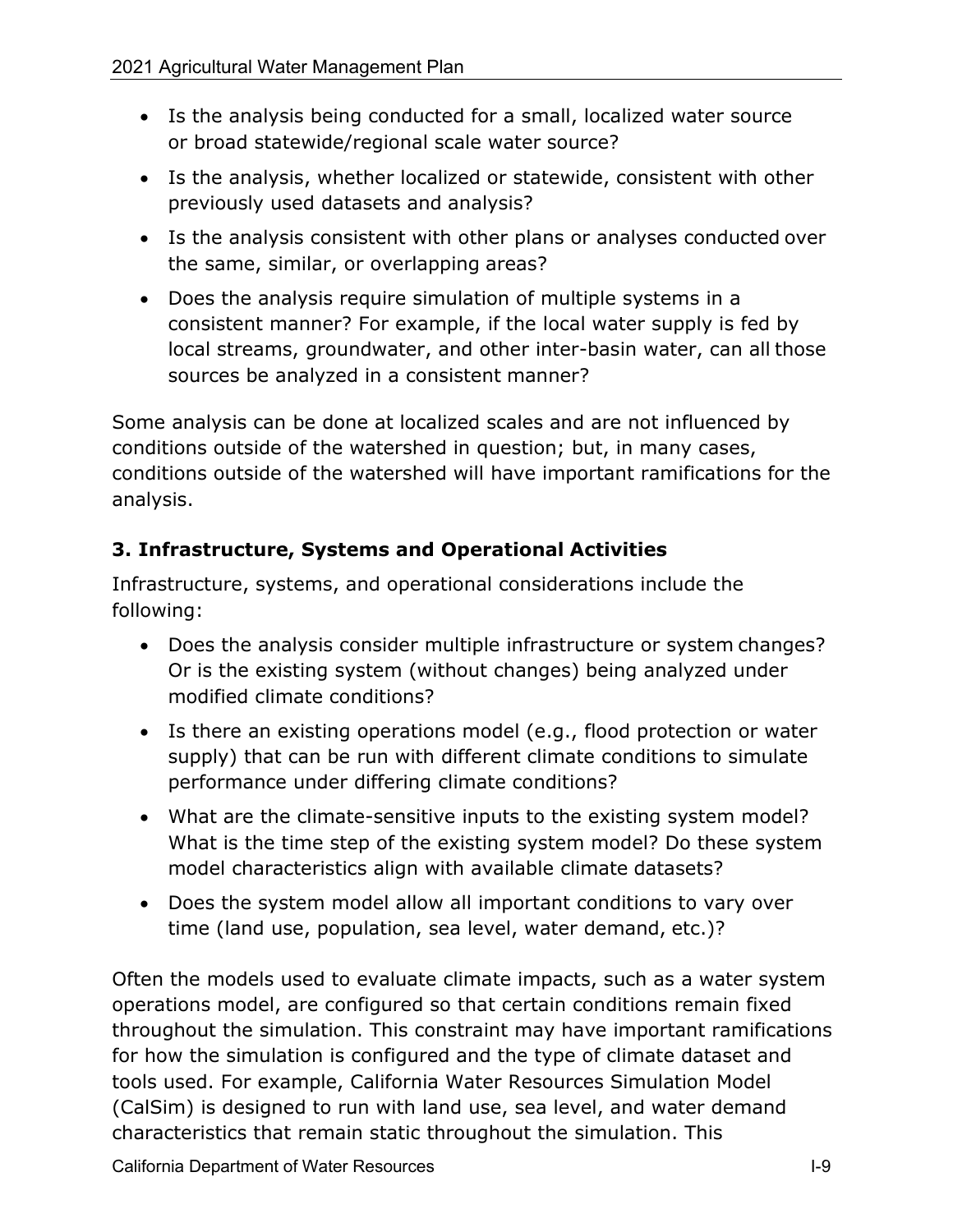configuration means that CalSim-II is often run in a "climate period" analysis mode, as opposed to a transient analysis mode.

Additionally, CalSim-II simulations historically have been run using the historical sequence of wet and dry years, and these simulations are then perturbed with monthly and annual climate change trends from climate change studies. This configuration has limited ability to simulate certain types of changes in climate and hydrology (e.g., changes in inter-annual variability, longer and more frequent droughts, etc.) that may be important for some impact evaluations.

# **4. Legal and Institutional Issues**

Analytical considerations relevant to identifying the legal and institutional issues and constraints include the following:

- Is there a statute, regulation, or policy that requires a specific approach or the use of specific tools or datasets?
- Are there partnership agreements for the water supply that require or constrain the selection of approaches, tools, or data for climate change analysis?
- Who will be performing the analysis?

Developing new tools and datasets or deploying existing tools and datasets to be used for planning often involves additional considerations because of the range of technical capacities and data needs at local levels. For example, in 2016, DWR developed tools and data for climate change analysis to be used for the Water Storage Investment Program (WSIP). DWR provided applicants with all the tools, data, and guidance needed to facilitate successful completion of the analysis. An important consideration in WSIP was that the datasets and tools had to cover the entire state (because projects under the program could be located anywhere in the state) and provide temporally and spatially consistent information for temperature, precipitation, runoff, and State Water Project/Central Valley Project (SWP/CVP) water deliveries. Because of these considerations, a novel approach had to be developed specifically for the program. Some water supply sources may be similar in the sense that they have not yet been analyzed for impacts from climate change, and they are complicated by their source, topography, legal obligations, infrastructure, or stakeholder goals and objectives, as well as other challenges.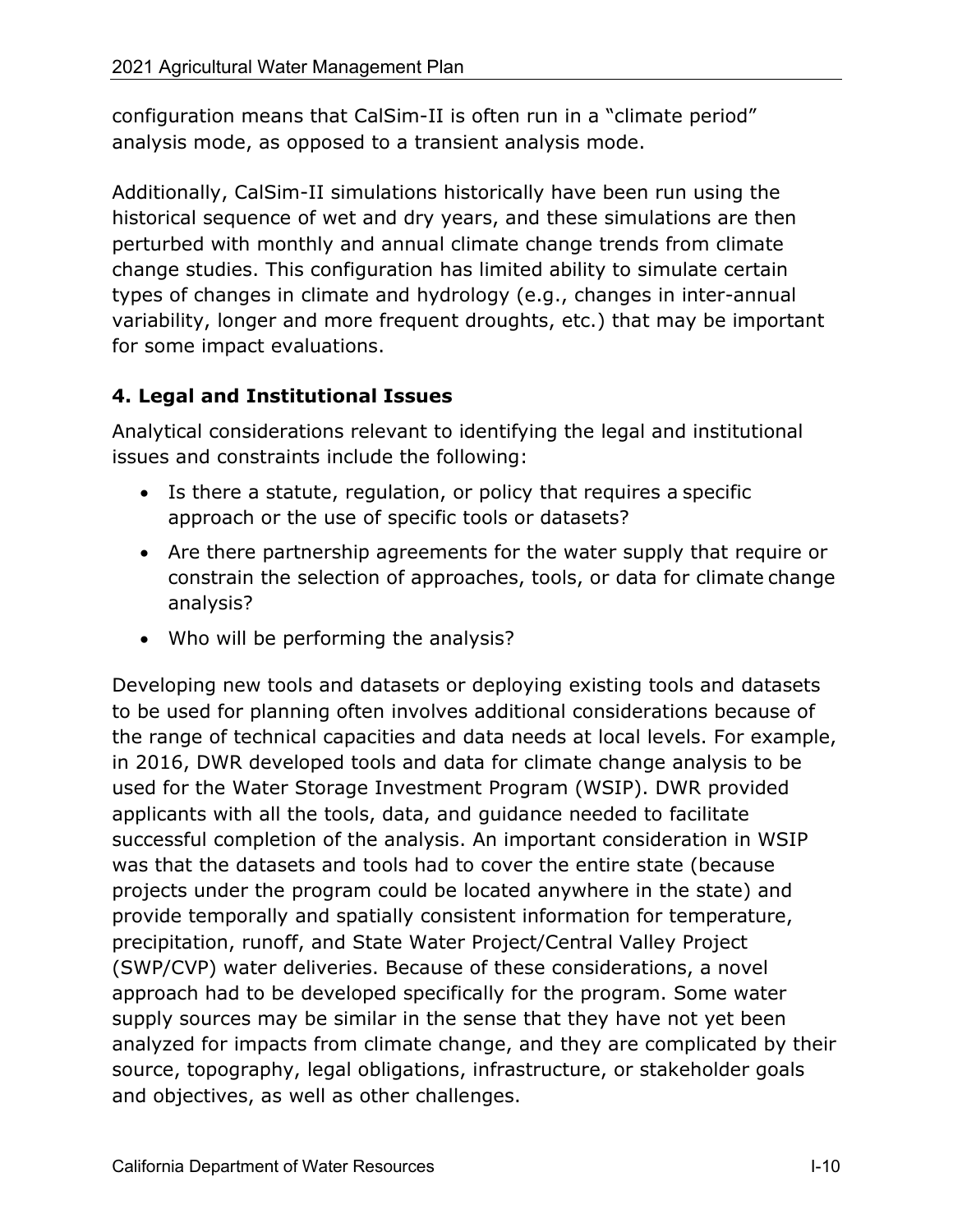# **5. Continuity with Previous Work/Studies**

The following considerations are useful to ensure continuity with previous analyses to the greatest ability possible:

- Does the analysis/plan need to be consistent with previously performed work? Does this analysis fit within an existing framework or larger/programmatic plan that was already analyzed using a specific approach and dataset?
- Does the analysis build upon or update previously completed analysis or planning work?
- Has a similar analysis been completed previously?

When a new analysis connected to previous work is being performed, additional considerations are useful to maintain alignment with the previous work. In these situations, it is important to maintain coherence and alignment between previous work and new work while also addressing the need to evolve and incorporate scientific, analytical, and management improvements. This stresses the importance of beginning this process with a thorough examination of existing climate change analysis at the local/regional level up to the watershed and statewide levels.

## **Step 3: Developing Adaptation Strategies, Planning, and Implementation**

Analyzing how a changing climate can impact the supplier's water reliability helps reveal what needs to be mitigated for and otherwise planned or implemented to decrease the increasing risks. Often the supplier's vulnerabilities to climate change are also vulnerabilities to existing extreme conditions. Climate change can create an added risk that raises some existing challenges to become higher priority. For example, if a supplier relies on groundwater in a basin that is already periodically affected by saltwater intrusion, it will likely need to take further actions to mitigate additional intrusion as sea level rises or seek new water sources.

The actions, infrastructure, and social processes of developing ways to mitigate climate change impacts is referred to as "climate adaptation." Adaptation strategies range widely depending on the needs of the supplier. They may include adding an additional water source as a back-up in case the existing sources decrease under climate change. This may involve both engineered infrastructure and legal actions to secure water rights. A supplier that identifies sea level rise as a threat to its coastal aquifer may decide to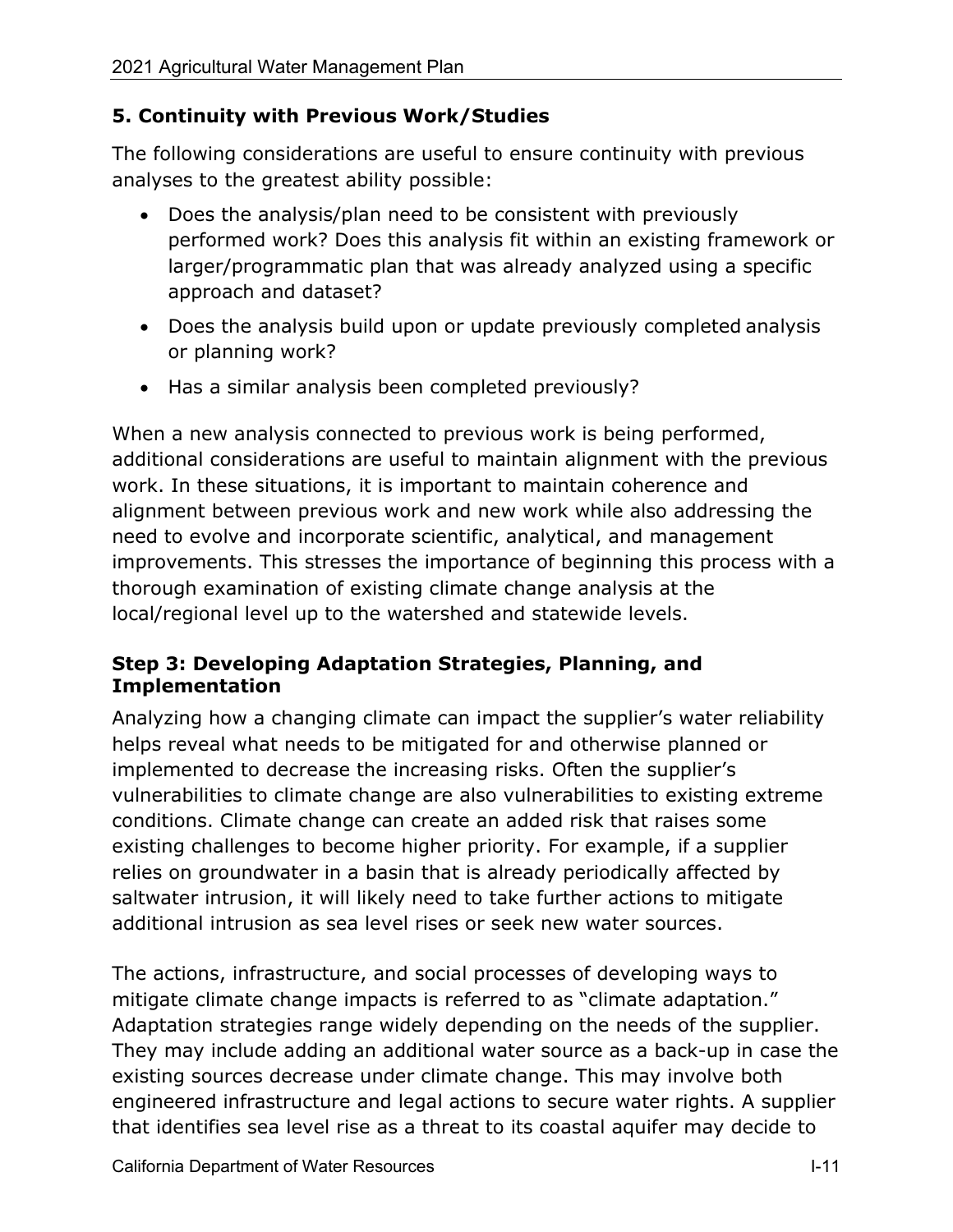increase groundwater recharge to act as a barrier to saltwater intrusion. In the case where a supplier identifies increased risks of shortage in late summer months, the supplier might promote customer behavioral changes to reduce water usage during peak periods. How a supplier adapts to climate change varies widely and will depend on what types of projected impacts supplies and uses are exposed to as well as existing capacity to cope or otherwise mitigate those impacts. More information on developing climate change adaptation strategies can be found at [https://resilientca.org/apg.](https://resilientca.org/apg)

# **I.5 Resources**

The list below includes a catalogue of existing DWR-produced climate change datasets and resources. This information is not meant to recommend any tool or dataset over another; rather, the description of each resource clarifies its purpose and contents which may or may not align with the supplier's chosen approach to climate change analysis.

# **Climate Change Technical Advisory Group (CCTAG) — California Climate Change Projections**

This document was developed in 2015 by a formal committee of outside experts working with DWR staff. The projections are drawn from the Coupled Model Intercomparison Project Phase 5 (CMIP5) archive and use a three-step culling procedure with a variety of metrics pertinent to water management in California to select the 10 global climate models that have the greatest ability in simulating California climate conditions.

- Total of 20 transient projections running from 1950–2099.
- Ten global climate models and two representative concentration pathways (4.5 and 8.5).
- Uses localized constructed analogs (LOCA) downscaling (6 kilometer  $[km] \times 6$  km grid spacing).
- Provides daily maximum and minimum temperature and precipitation.
- Hydrology model: Water evaluation and planning (WEAP).
- Hydrology model: Variable infiltration capacity (VIC).
- Water management model: WEAP.
- Operations model: CalSim-II.

**Reference:** [Perspectives and Guidance for Climate Change Analysis.](https://water.ca.gov/-/media/DWR-Website/Web-Pages/Programs/All-Programs/Climate-Change-Program/Climate-Program-Activities/Files/Reports/Perspectives-Guidance-Climate-Change-Analysis.pdf)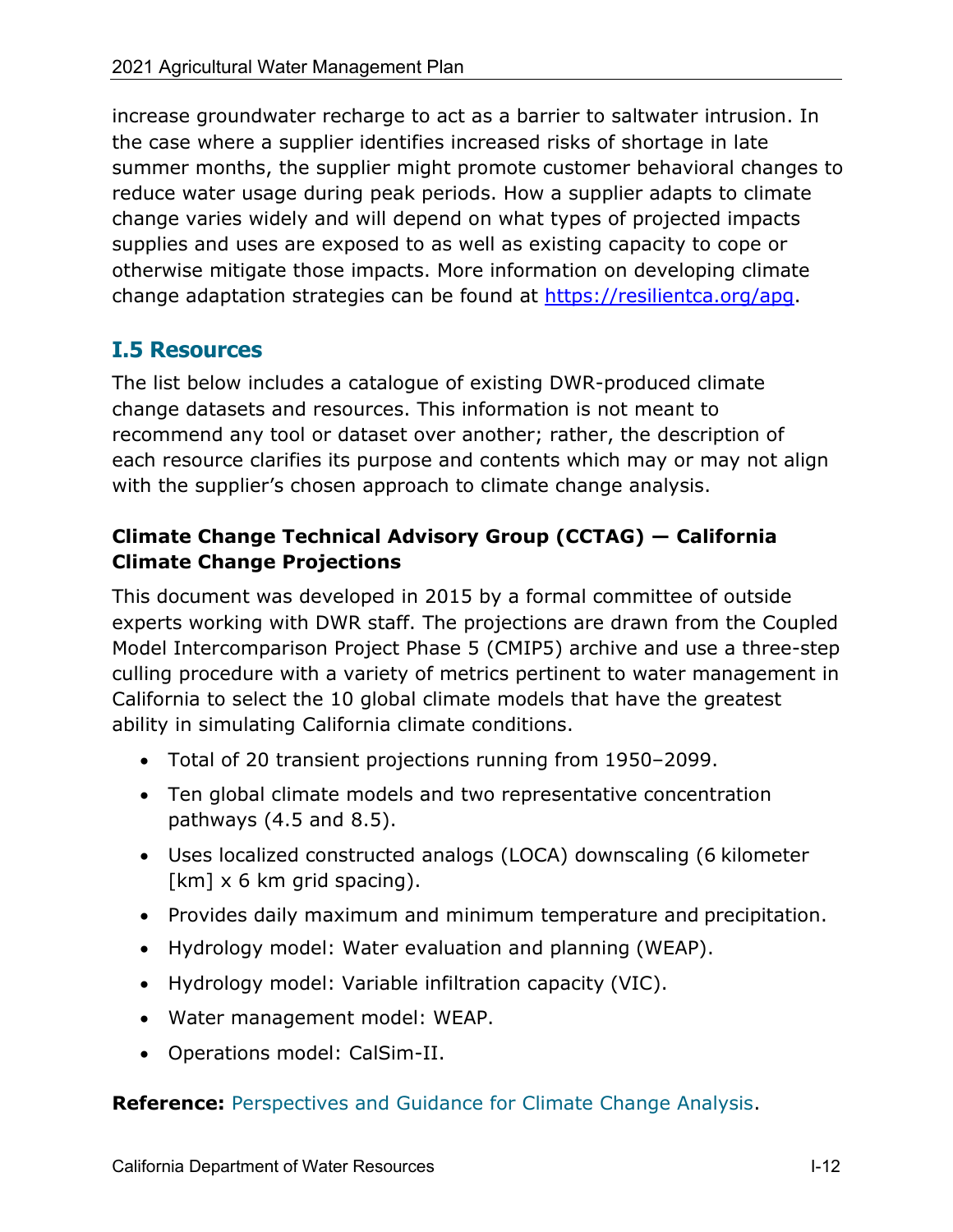**Data Availability:** LOCA downscaled projections data are available for exploration and download from the [CalAdapt website a](http://cal-adapt.org/data/loca/)nd API.

**Status as of 2020:** The CCTAG scenarios are based on the newest available climate models and downscaling techniques. These scenarios provide a suite of future climate projections that generally cover the range of uncertainty expected in potential future climate conditions. The California Fourth Climate Change Assessment has recommended this suite of scenarios for all studies done for the upcoming assessment report. The Fourth Assessment team has also provided additional guidance on which of the 20 scenarios to use when using the full 20-model ensemble is infeasible.

**Recommended Uses:** These scenarios have wide applicability for many types of studies, but these scenarios cannot be run directly through CalSim-II. Additional preprocessing steps must be taken to prepare these climate projections for input into CalSim-II. The WSIP scenarios (below) provide an example of how those additional preprocessing steps have been performed by DWR for the Water Storage Investment Program.

# **SGMA/WSIP Scenarios**

Developed in 2016 and 2017, these climate change scenarios were developed specifically for the WSIP and are being provided to groundwater sustainability agencies pursuant to the SGMA. They cover California in its entirety and provide a set of data products covering climate, hydrology, and water supply variables.

- Total of four climate period projections.
- One 96-year scenario run at 2030 conditions representing the consensus of the CCTAG ensemble of projections, three 96-year scenarios run at 2070 conditions representing the consensus of the CCTAG ensemble of projections plus a dry-extreme warming scenario and a wet-moderate warming scenario.
- Uses LOCA downscaling (6 km x 6 km grid spacing).
- Quantile mapping methodology used to perturb historical observed record of temperature and precipitation with climate trends.
- Provides monthly maximum and minimum temperature, precipitation, potential evapotranspiration (two vegetation coverages), surface runoff, baseflow, soil moisture, Central Valley streamflows, SWP/CVP operations, SWP/CVP water deliveries.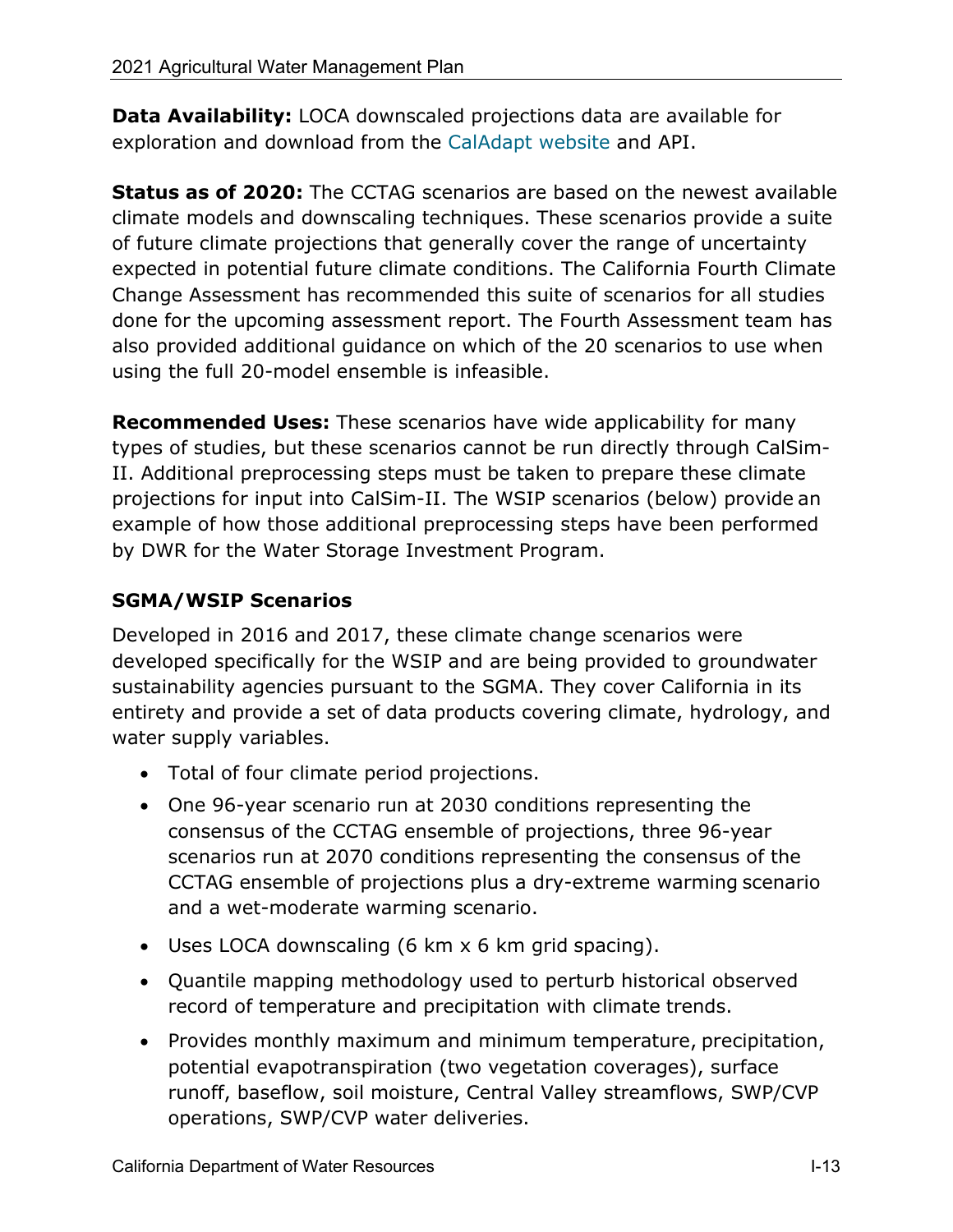- Hydrology model: VIC
- Operations Model: CalSim-II.

**Reference:** [Guidance for Climate Change Data Use During Sustainability](https://water.ca.gov/-/media/DWR-Website/Web-Pages/Programs/Groundwater-Management/Sustainable-Groundwater-Management/Best-Management-Practices-and-Guidance-Documents/Files/Resource-Guide-Climate-Change-Guidance_v8_ay_19.pdf) [Plan Development.](https://water.ca.gov/-/media/DWR-Website/Web-Pages/Programs/Groundwater-Management/Sustainable-Groundwater-Management/Best-Management-Practices-and-Guidance-Documents/Files/Resource-Guide-Climate-Change-Guidance_v8_ay_19.pdf)

**Data Availability:** Model products and data are available for download on the SGMA Data Viewer web mapping application under "Water [Budget"](https://sgma.water.ca.gov/webgis/?appid=SGMADataViewer).

**Status as of 2020:** The WSIP/SGMA scenarios are based on the latest climate models and downscaling techniques. The scenarios provide a suite of future climate projections that provide consensus projections at two future time periods as well as "bounding scenarios" at 2070 conditions that provide users with extreme climate outcomes that help explore the range of uncertainty expected in potential future climate conditions.

**Recommended Uses:** These scenarios have wide applicability for many types of studies. They are specifically designed to work within a CalSim-II modeling environment (and CalSim-II outputs are already available). Accordingly, these scenarios are likely the most readily usable for studies involving project operations, Delta conditions, or those that require simulation of future SWP or CVP water deliveries. These scenarios are DWR's only currently available dataset that provides a complete and consistent set of statewide temperature, precipitation, evapotranspiration, runoff, and SWP/CVP operations and deliveries. As such, the WSIP scenarios are generally the most useful tool for planning that involve areas within and outside of the Central Valley, especially in cases where SWP and CVP water deliveries are an important consideration in the study.

# **CVFPP Scenario**

Developed throughout 2015, 2016, and 2017, these climate change scenarios were established specifically for the Central Valley Flood Protection Plan (CVFPP) 2017 Update. They cover the Central Valley and develop changes in flood volumes at various return periods to modify Central Valley Hydrology Study (CVHS) unregulated volume-frequency curves to incorporate future climate change for the flood risk analysis.

Six climate change scenarios, each scenario over a 96-year period, are included.

California Department of Water Resources I-14 • Warming Only Scenarios (no precipitation changes):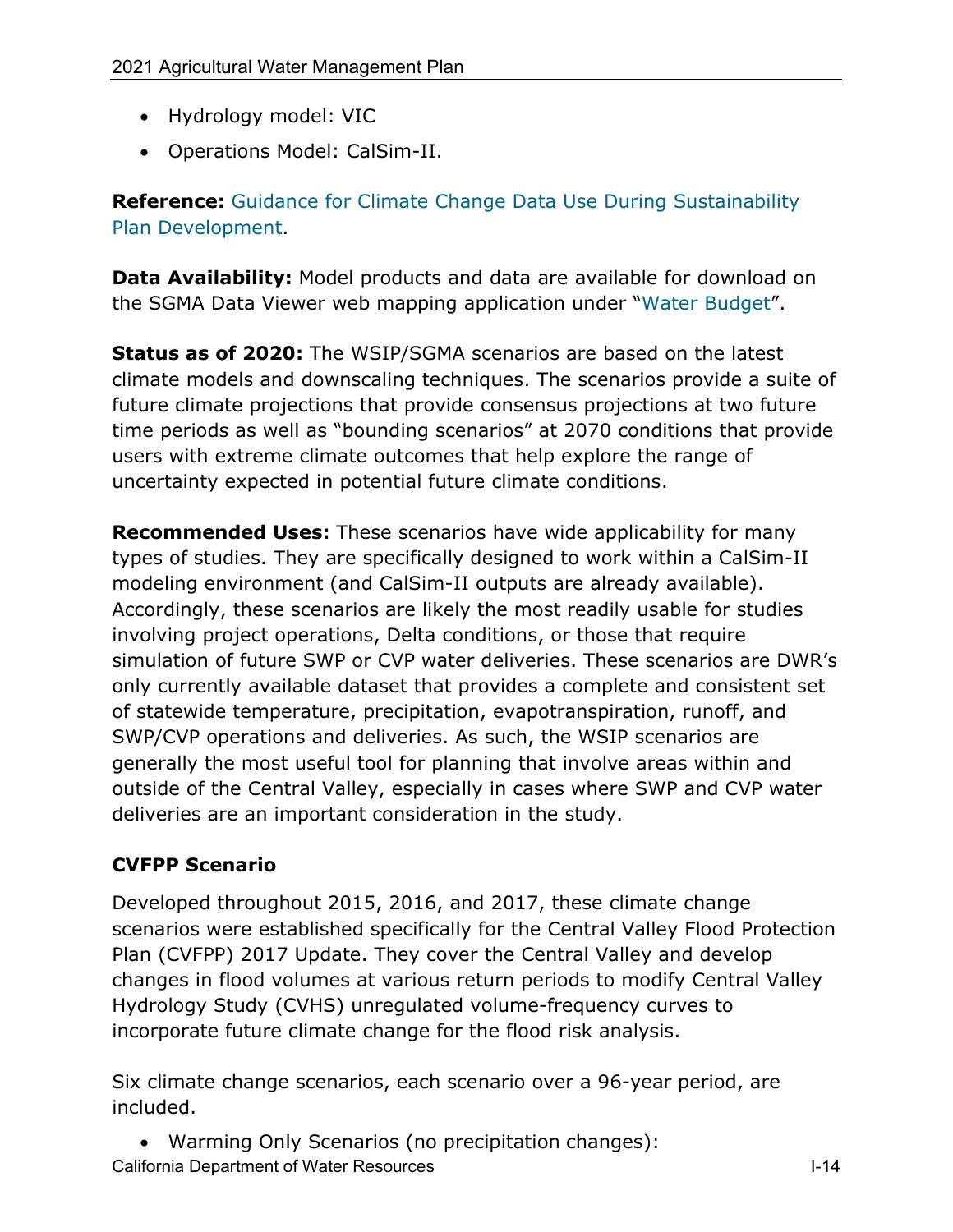- o Near-Term Warming: Projected warming of approximately  $+1$ ° C (+1.8° F).
- o Mid Century Warming: Projected warming of approximately +2° C  $(+3.6^{\circ} \text{ F}).$
- $\circ$  Late Century Warming: Projected warming of approximately +3 $\circ$  C  $(+5.4^{\circ} F).$
- Combined Warming and Precipitation Change Scenarios based on CMIP5 Climate Model Simulations:
	- o Near-Term: Projected precipitation and temperature changes.
	- o Mid Century: Projected precipitation and temperature changes.
	- o Late Century: Projected precipitation and temperature changes.
- Uses downscaled climate model data based on bias-correction spatial disaggregation downscaling method.
- Quantile mapping methodology used to perturb historical observed record of temperature and precipitation with climate trends.
- Hydrology model: VIC at 1/16-degree spatial resolution (6 km x 6 km grid spacing).
- Flood Frequency Analysis: Bulletin 17B method in the United States Geological Survey's PeakFQ software.
- Uses end-of-century climate change scenario considering combined changes in precipitation and temperature for CVFPP complete risk analysis.

**Reference:** [2017 CVFPP Update — Climate Change Analysis Technical](http://cvfpb.ca.gov/wp-content/uploads/2018/03/Draft-Central-Valley-Flood-Protection-Plan-Climate-Change-Analysis-Technical-Memorandum.pdf) [Memorandum.](http://cvfpb.ca.gov/wp-content/uploads/2018/03/Draft-Central-Valley-Flood-Protection-Plan-Climate-Change-Analysis-Technical-Memorandum.pdf)

**Data Availability:** Data products can be requested via [email.](mailto:Questions@CVFlood.ca.gov)

**Status as of 2020:** The CVFPP climate change approach used climate model simulation data from the CMIP5, which was the basis of the most recently released Intergovernmental Panel on Climate Change (IPCC) Fifth Assessment Report (AR5). Projected changes to historical unregulated flow volumes were derived through hydrologic modeling of the Central Valley watersheds. Unregulated flow volumes were estimated by applying climate scenarios (i.e., temperature and precipitation projections derived from CMIP5) to the historical variability in climate and simulating the hydrologic responses of the Central Valley watersheds using the VIC model. Although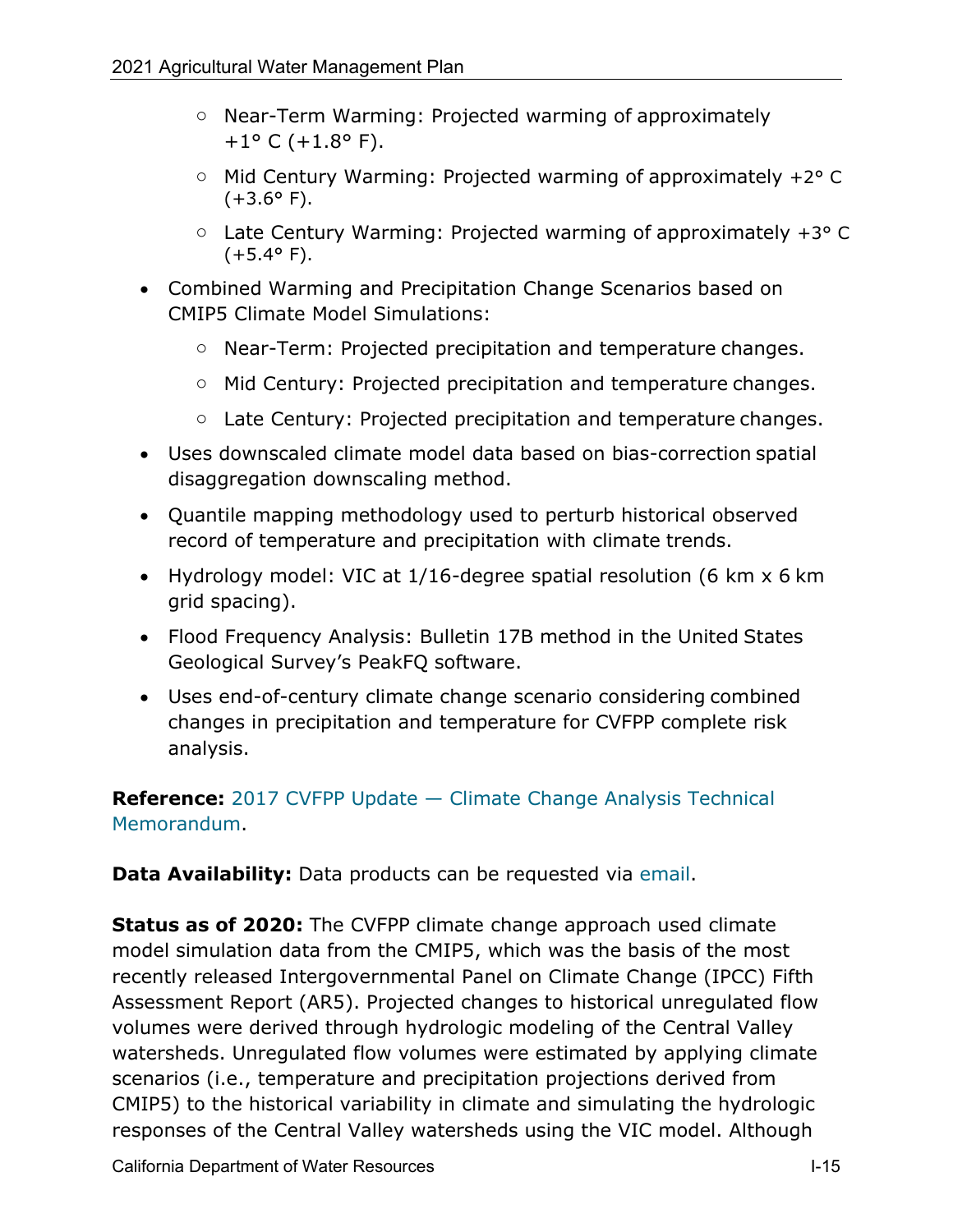not applied to 2017 CVFPP Update flood risk analyses, additional analysis was undertaken to assess changes in the characteristics of future simulated hydrographs using 20 individual downscaled climate projections via the LOCA downscaling method.

**Recommended Uses:** These scenarios have applicability for flood planning studies. The CVFPP 2017 climate change scenarios were used to develop changes in flood volumes at various return periods for more than 150 locations throughout the Central Valley. The changes in flood volumes developed to support the CVFPP 2017 Update can be useful for other planning studies but require extra caution to use them for designing a flood project.

# **Decision Scaling Platform**

Decision scaling is a platform for climate change analysis rather than a specific set of scenarios to be used for analysis. Decision scaling integrates vulnerability-based analysis with traditional risk-based assessment methods, allowing for the assessment of climate vulnerability across a wide range of potential future climate conditions and estimation of the probability of specific outcomes. This bottom-up approach enables planning for future changes that is informed by the best available science on climate change while not dependent on precise prediction of future values (i.e., does not rely on specific climate scenarios). Since 2016, DWR has collaborated with the University of Massachusetts Hydrosystems Research Group on the development of the decision scaling platform for the Central Valley watershed.

- Analysis platform evaluates system impacts and potential adaptation strategies across precipitation changes of +/- 30 percent and temperature changes of 0–4 degrees Celsius.
- Fifty-four hydrological sequences explore variations in inter-annual hydrologic variability observed in the 1,100-year reconstructed paleo record of streamflows in the Sacramento-San Joaquin watershed.
- Provides ability to explore hydrologic or system performance metrics across a range of climate changes.
- Hydrology model: Sacramento Soil Moisture Accounting hydrologic model (SAC-SMADS).
- Operations Model: CalLite 3.0.

**Reference:** [California Climate Risk: Evaluation of Climate Risks for](https://www.researchgate.net/publication/335326901_CLIMATE_CHANGE_RISK_FACED_BY_THE_CALIFORNIA_CENTRAL_VALLEY_WATER_RESOURCE_SYSTEM_A_Report_for_California%27s_Fourth_Climate_Change_Assessment/link/5d5ea3ee92851c3763724ae4/download) [California Department of Water Resources.](https://www.researchgate.net/publication/335326901_CLIMATE_CHANGE_RISK_FACED_BY_THE_CALIFORNIA_CENTRAL_VALLEY_WATER_RESOURCE_SYSTEM_A_Report_for_California%27s_Fourth_Climate_Change_Assessment/link/5d5ea3ee92851c3763724ae4/download)

California Department of Water Resources **I-16** and the United States I-16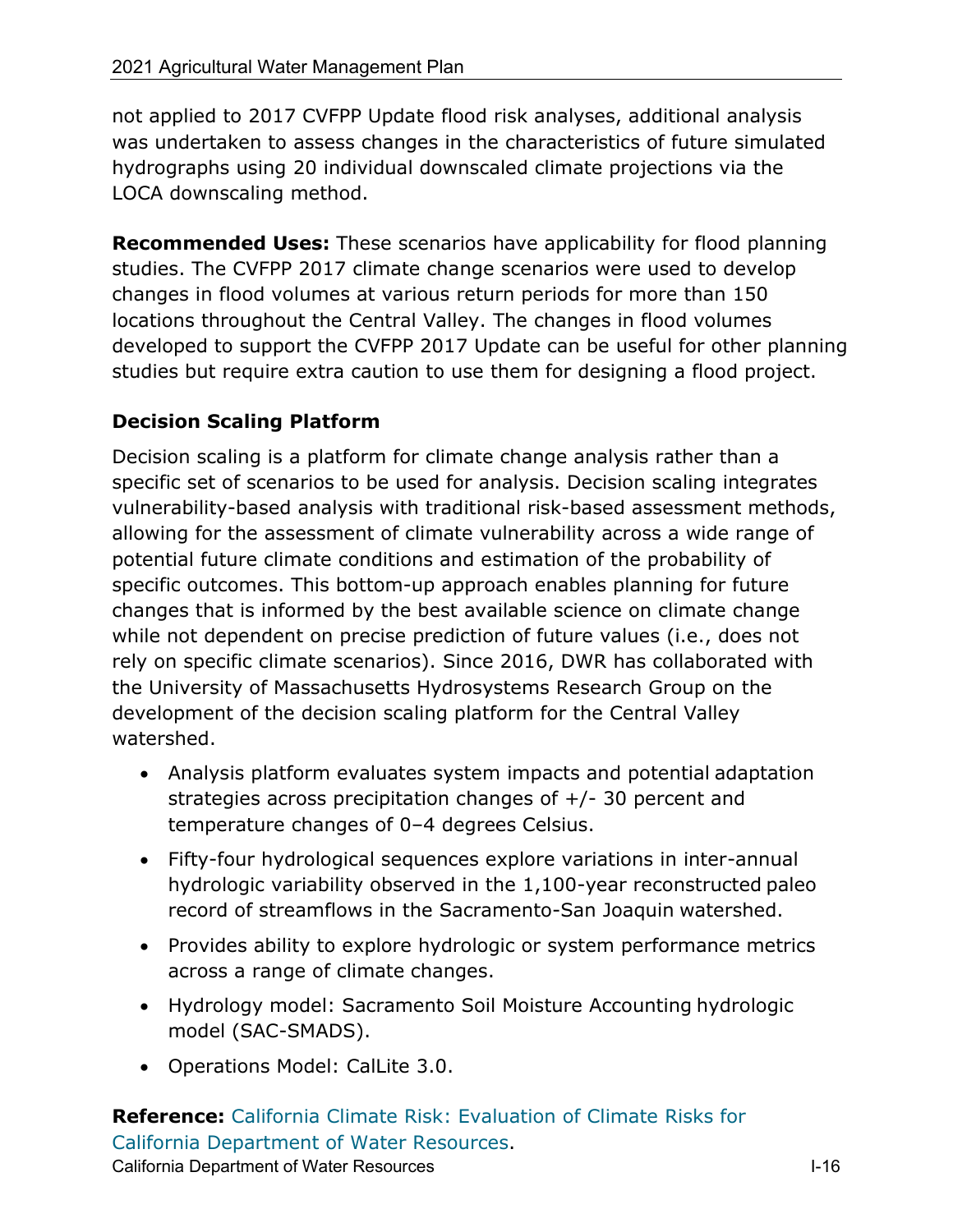**Data Availability:** Guidance on incorporating the decision scaling platform and related data products can be requested via [email f](mailto:climatechange@water.ca.gov)rom the DWR Climate Change Program.

**Status as of 2020:** The decision scaling platform draws on cutting edge climate analysis research and techniques that have evolved out of a field known as "decision-making under deep uncertainty." This platform allows DWR to analyze the Central Valley water system and potential changes to it across a wide range of climate changes and to assign conditional probability estimates to each outcome so that decision-makers have probabilistic information about expected outcomes as well as less likely outcomes.

**Recommended Uses:** This platform is recommended for higher-level strategic planning applications and has not yet been used for specific project-level evaluations. Additional future work will focus on integrating decision scaling and detailed project level analysis.

# **Cal-Adapt.org**

[Cal-Adapt p](http://cal-adapt.org/data/loca/)rovides a view of how climate change might affect California, including changes in temperature, precipitation, snowpack, sea level rise, and wildfire. It contains tools, data, and resources to conduct research, develop adaptation plans, and build applications. Data products currently available on Cal-Adapt include:

- LOCA downscaled projections.
- Historical observed daily temperature and precipitation gridded data.
- Sea level rise scenarios.
- Snowpack forced by LOCA and gridded observed data.
- Wildfire scenarios.
- Long drought scenarios (LOCA).
- Streamflow (routed and bias corrected by LOCA).
- Additional climate variables generated through use of the VIC model forced by LOCA, downscaled projections, and gridded observed data.

# **I.6 Other Resources and References**

Several additional reports, studies, and other resources provide more guidance and information on conducting climate change analyses in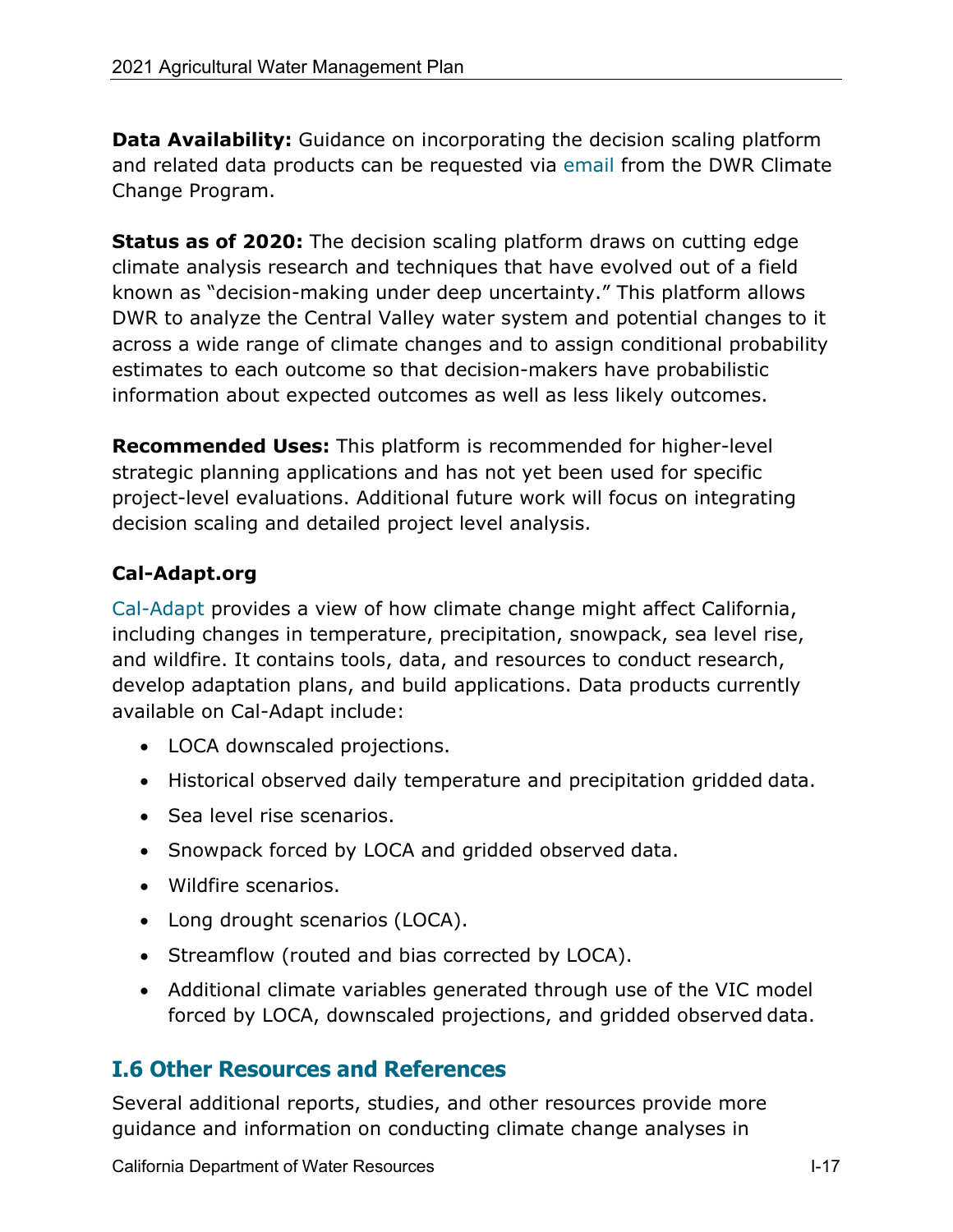California and beyond and may be helpful for agricultural water planners.

#### **Climate Change Planning for Water Suppliers**

- Association of Metropolitan Water Agencies (AMWA). 2019. Insurance, Bond Ratings and Climate Risk: A Primer for Water Utilities. A Report of the AMWA. Available at: [https://www.amwa.net/assets/Insurance-](https://www.amwa.net/assets/Insurance-BondRatings-ClimateRisk-Paper.pdf)[BondRatings-ClimateRisk-Paper.pdf](https://www.amwa.net/assets/Insurance-BondRatings-ClimateRisk-Paper.pdf)
- California Department of Water Resources. 2018. Climate [Action Plan: Phase](https://water.ca.gov/-/media/DWR-Website/Web-Pages/Programs/All-Programs/Climate-Change-Program/Climate-Action-Plan/Files/CAPII-Climate-Change-Analysis-Guidance.pdf?la=en&hash=944E2E443A898B18EC751A6B7163099155052C3A&hash=944E2E443A898B18EC751A6B7163099155052C3A) 2. [https://water.ca.gov/-/media/DWR-Website/Web-](https://water.ca.gov/-/media/DWR-Website/Web-Pages/Programs/All-Programs/Climate-Change-Program/Climate-Action-Plan/Files/CAPII-Climate-Change-Analysis-Guidance.pdf?la=en&hash=944E2E443A898B18EC751A6B7163099155052C3A&hash=944E2E443A898B18EC751A6B7163099155052C3A)[Pages/Programs/All-Programs/Climate-Change-Program/Climate-](https://water.ca.gov/-/media/DWR-Website/Web-Pages/Programs/All-Programs/Climate-Change-Program/Climate-Action-Plan/Files/CAPII-Climate-Change-Analysis-Guidance.pdf?la=en&hash=944E2E443A898B18EC751A6B7163099155052C3A&hash=944E2E443A898B18EC751A6B7163099155052C3A)[Action-Plan/Files/CAPII-Climate-Change-Analysis-Guidance.pdf](https://water.ca.gov/-/media/DWR-Website/Web-Pages/Programs/All-Programs/Climate-Change-Program/Climate-Action-Plan/Files/CAPII-Climate-Change-Analysis-Guidance.pdf?la=en&hash=944E2E443A898B18EC751A6B7163099155052C3A&hash=944E2E443A898B18EC751A6B7163099155052C3A)
- United States Environmental Protection Agency, California Department of Water Resources. 2011. *Climate Change Handbook for Regional Water Planning*. November 2011. This document provides a framework for considering climate change in water management planning. Key decision considerations, resources, tools, and decision options are presented that will guide resource managers and planners as they develop means of adapting their programs to a changing climate. Available at:

[http://climate.calcommons.org/sites/default/files/basic/climate\\_chang](http://climate.calcommons.org/sites/default/files/basic/climate_change_handbook_regional_water_planning.pdf) e handbook regional water planning.pdf

- Water Utility Climate Alliance. 2020. Website. Offers examples of how different water suppliers are planning for climate change. Available at: [https://www.wucaonline.org](https://www.wucaonline.org/)
- Water Research Foundation. 2020. Mapping Climate Exposure and Climate Information Needs to Water Utility Business Functions; Appendix E: Water Utility Business Risk and Opportunity Profiles. Prepared by Cadmus and University of Arizona. Available at: [https://www.wucaonline.org/assets/pdf/project-4729A-appendix](https://www.wucaonline.org/assets/pdf/project-4729A-appendix-e.pdf)[e.pdf.](https://www.wucaonline.org/assets/pdf/project-4729A-appendix-e.pdf)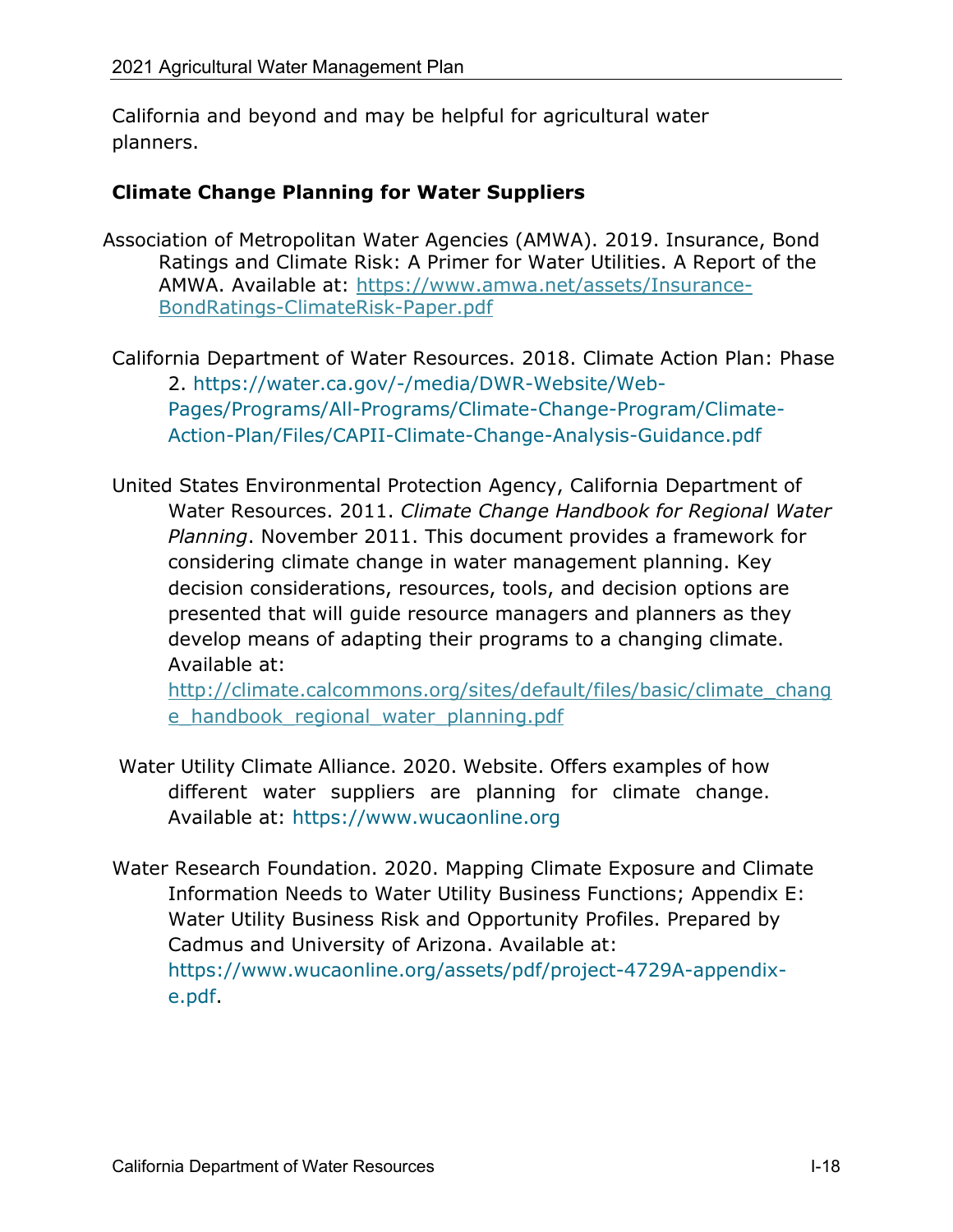Vogel J, McNie E, Behar D. 2016. Co-producing actionable science for water utilities. Climate Services 2-3:30-40. Available at: [https://www.sciencedirect.com/science/article/pii/S240588071630007](https://www.sciencedirect.com/science/article/pii/S2405880716300073) [3](https://www.sciencedirect.com/science/article/pii/S2405880716300073)

#### **State Water Project-Related Projections and Operations**

California Natural Resources Agency. 2020. The Final State Water Project Delivery Capability Report 2019. [https://data.cnra.ca.gov/dataset/state-water-project-delivery](https://data.cnra.ca.gov/dataset/state-water-project-delivery-capability-report-dcr-2019/resource/119da5c5-1c47-4142-8896-334628ca61cd)[capability-report-dcr-2019/resource/119da5c5-1c47-4142-8896-](https://data.cnra.ca.gov/dataset/state-water-project-delivery-capability-report-dcr-2019/resource/119da5c5-1c47-4142-8896-334628ca61cd) [334628ca61cd](https://data.cnra.ca.gov/dataset/state-water-project-delivery-capability-report-dcr-2019/resource/119da5c5-1c47-4142-8896-334628ca61cd)

#### **Drought-Related Science for Informing Management**

Woodhouse C, Meko D, Bigio E, Frederick S. Using Tree Ring Records for Understanding Droughts in a Long Term Context: A Guidebook. [https://data.cnra.ca.gov/dataset/paleo-dendrochronology-tree-ring](https://data.cnra.ca.gov/dataset/paleo-dendrochronology-tree-ring-hyrdo-climatic-reconstructions/resource/c1622256-912d-4384-a363-a0a3e4755487)[hyrdo-climatic-reconstructions/resource/c1622256-912d-4384-a363](https://data.cnra.ca.gov/dataset/paleo-dendrochronology-tree-ring-hyrdo-climatic-reconstructions/resource/c1622256-912d-4384-a363-a0a3e4755487) [a0a3e4755487](https://data.cnra.ca.gov/dataset/paleo-dendrochronology-tree-ring-hyrdo-climatic-reconstructions/resource/c1622256-912d-4384-a363-a0a3e4755487)

#### **Sea-Level-Rise Guidance for California Local Planning**

- Befus KM, Hoover DJ, Barnard PL, Erikson LH, 2020. Projected responses of the coastal water table for California using present-day and future sealevel-rise scenarios: U.S. Geological Survey data release. Available at: [https://doi.org/10.5066/P9H5PBXP.](https://doi.org/10.5066/P9H5PBXP)
- California Ocean Protection Council (OPC): Updated Sea Level Rise Guidance, March 2018. Available at:

[http://www.opc.ca.gov/webmaster/ftp/pdf/agenda\\_items/20180314/It](http://www.opc.ca.gov/webmaster/ftp/pdf/agenda_items/20180314/Item3_Exhibit-A_OPC_SLR_Guidance-rd3.pdf) [em3\\_Exhibit-A\\_OPC\\_SLR\\_Guidance-rd3.pdf.](http://www.opc.ca.gov/webmaster/ftp/pdf/agenda_items/20180314/Item3_Exhibit-A_OPC_SLR_Guidance-rd3.pdf)

This guidance builds on previous sea-level-rise guidance from OPC and includes probabilistic sea-level-rise projections for 2030, 2050, 2070, and 2100 that should be used by State agencies as well as non-State entities implementing projects or programs funded by the State or on State property.

California Governor's Office of Emergency Services. 2020. California Adaptation Planning Guide 2020 Update. State of California. Available at: [https://www.caloes.ca.gov/cal-oes-divisions/hazard](https://www.caloes.ca.gov/cal-oes-divisions/hazard-mitigation/hazard-mitigation-planning/california-climate-adaptation)[mitigation/hazard-mitigation-planning/california-climate-adaptation](https://www.caloes.ca.gov/cal-oes-divisions/hazard-mitigation/hazard-mitigation-planning/california-climate-adaptation)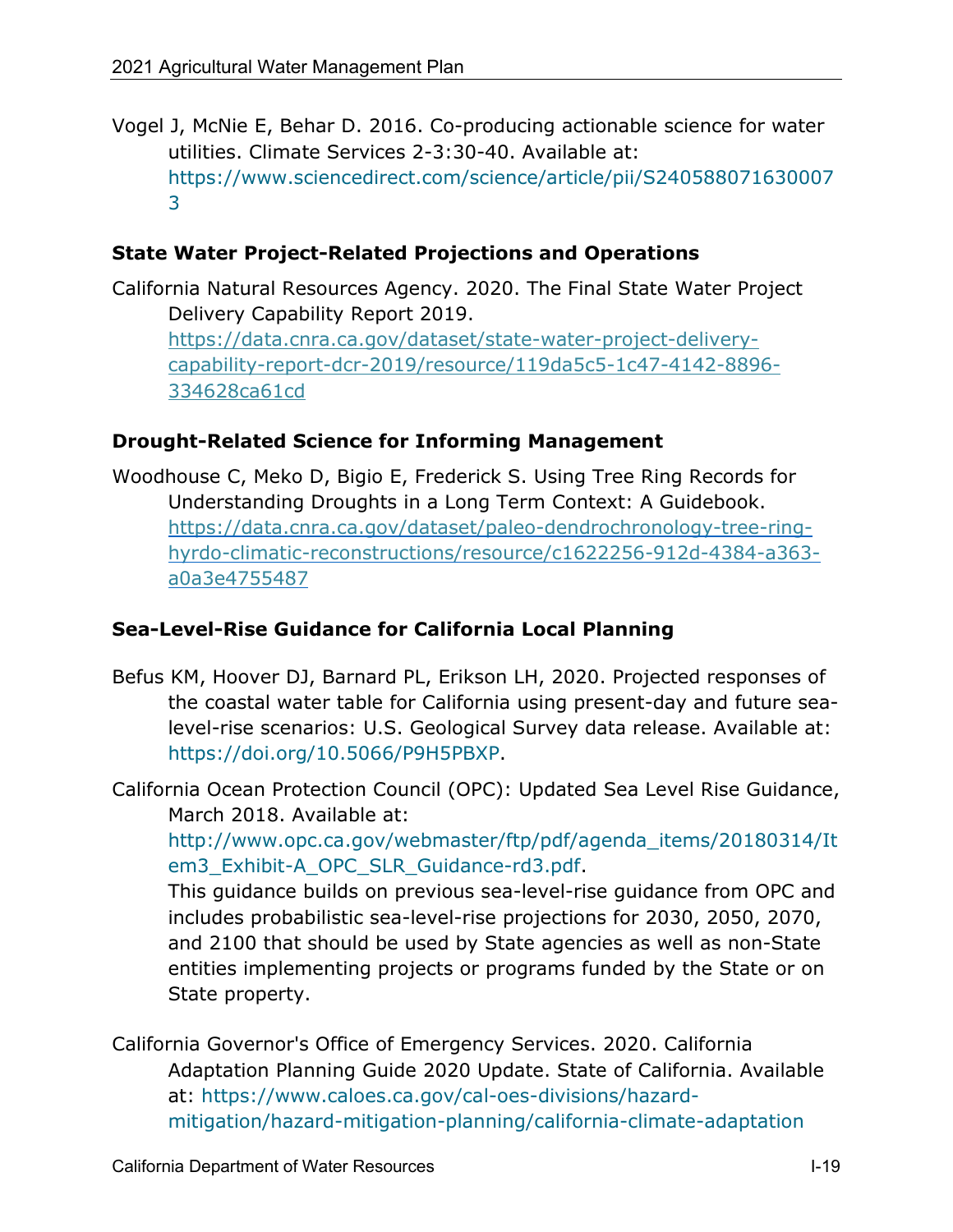## **Selection of California USBR Basin Studies**

Los Angeles Basin Study

The Los Angeles Basin Study was released on Nov. 17, 2016. It looks at the changing demographics, climate change and competing interests for available water supplies and identifies options to meet the water needs of the Los Angeles area into the future. The study found that there is a potential water supply deficit for the region of approximately 160,000 acre-feet-per year by 2035 and 440,000 acre-feet-per-year or 25-percent less water than the region is projected to need in 2095.

- [Los Angeles Basin Study Summary Report](https://www.usbr.gov/watersmart/bsp/docs/fy2017/LABasinStudySummaryReport.pdf)
- [Los Angeles Basin Study Website](https://www.usbr.gov/lc/socal/basinstudies/LABasin.html)

Sacramento and San Joaquin Rivers Basin Study

This study, collaboratively developed by Reclamation, the State of California Department of Water Resources, El Dorado County Water Agency, Stockton East Water District, California Partnership for the San Joaquin Valley and Madera County Resource Management Agency, examines climate change impacts and adaptation actions for the Sacramento River Basin, San Joaquin River Basin and the Tulare Lake Basin.

- [Sacramento and San Joaquin Rivers Basin Study Report and Executive](https://www.usbr.gov/watersmart/bsp/docs/finalreport/sacramento-sj/Sacramento_SanJoaquin_SUMMARY.pdf)  **[Summary](https://www.usbr.gov/watersmart/bsp/docs/finalreport/sacramento-sj/Sacramento_SanJoaquin_SUMMARY.pdf)**
- [Sacramento and San Joaquin Rivers Basin Study Technical Report](https://www.usbr.gov/watersmart/bsp/docs/finalreport/sacramento-sj/Sacramento_SanJoaquin_TechnicalReport.pdf)
- [Sacramento and San Joaquin Rivers Basin Study Appendices](https://www.usbr.gov/watersmart/bsp/docs/finalreport/sacramento-sj/Sacramento_SanJoaquin_APPENDICES.pdf)

#### Santa Ana Watershed Basin Study

The Santa Ana River Watershed Basin Study addresses water supply and demand projections for the next 50 years and identifies potential climate change impacts to Southern California's Santa Ana River Watershed. This study is a first of its kind for the predominantly urban basin. It encompasses approximately 2,600 square miles in Orange, Riverside and San Bernardino counties and is home to more than 6 million residents.

- [Summary Report](https://www.usbr.gov/watersmart/bsp/docs/finalreport/SantaAnaWatershed/SantaAnaBasinStudySummaryReport.pdf)
- [Tech Memo 1 Climate Change Analysis for the Santa Ana River](https://www.usbr.gov/watersmart/bsp/docs/finalreport/SantaAnaWatershed/TechMemo1-SantaAnaWatershedBasinStudy.pdf)  [Watershed](https://www.usbr.gov/watersmart/bsp/docs/finalreport/SantaAnaWatershed/TechMemo1-SantaAnaWatershedBasinStudy.pdf)
- Tech Memo 2 Greenhouse Gas Emissions Calculator for the Water [Sector: User's Manual](https://www.usbr.gov/watersmart/bsp/docs/finalreport/SantaAnaWatershed/TechMemo2-GHGCalculatorUsersManual.pdf)
- [Tech Memo 3 Inland Empire Interceptor Appraisal Analysis](https://www.usbr.gov/watersmart/bsp/docs/finalreport/SantaAnaWatershed/TechMemo3-Inland%20Empire%20InterceptorAppraisalAnalysis.pdf)
- [Overview of Disadvantaged Communities and Native American Tribes in](https://www.usbr.gov/watersmart/bsp/docs/finalreport/SantaAnaWatershed/TribalDACReport-SantaAnaWatershedBasinStudy.pdf)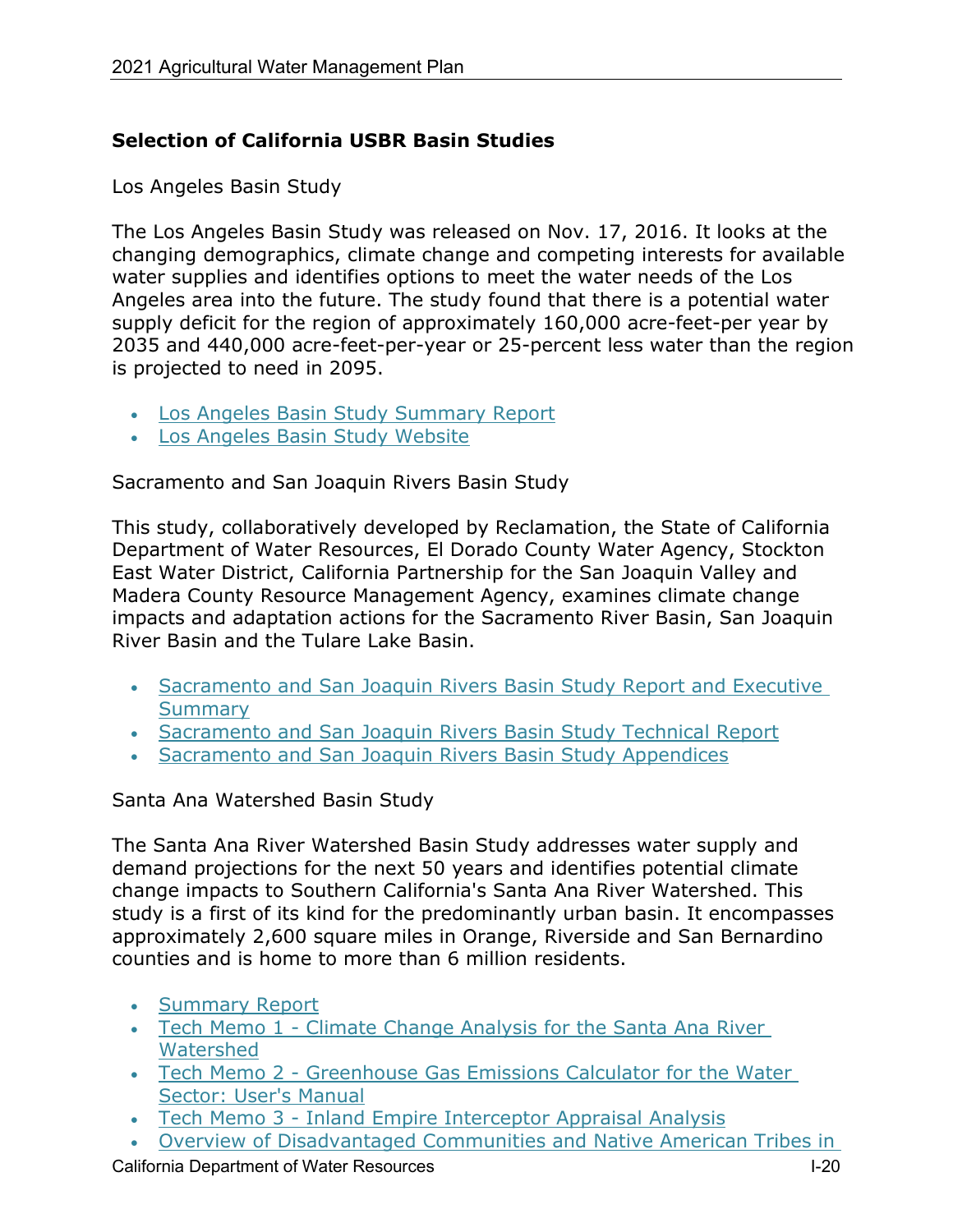#### [the Santa Ana River Watershed](https://www.usbr.gov/watersmart/bsp/docs/finalreport/SantaAnaWatershed/TribalDACReport-SantaAnaWatershedBasinStudy.pdf)

Southeast California Regional Basin Study

The Southeast California Regional Basin Study, developed by the Bureau of Reclamation and the Borrego Water District, with input from the Coachella Valley Water District and the Imperial Irrigation District, was released in September 2015. The Study addressed current and future supply and demand imbalances in the Coachella, Borrego, and Imperial Valleys, finding that supply has and will likely remain static while demand is projected to grow. The Study identified a range of structural and non-structural strategies to address these imbalances, focusing on collaborative, stakeholder-driven strategies.

#### • [Final Report](https://www.usbr.gov/watersmart/bsp/docs/finalreport/secalifornia/secabasinstudy.pdf)

Truckee Basin Study

The Truckee Basin headwaters begin around Lake Tahoe. The basin includes the Truckee and Carson rivers and Pyramid Lake and encompasses the cities of Carson City, Reno and Sparks, as well as Reclamation's Newlands Project, all in Nevada.

- [Truckee Basin Study Executive Summary](https://www.usbr.gov/watersmart/bsp/docs/finalreport/truckee/tbsbasinstudyexecutivesummary.pdf)
- [Truckee Basin Study Full Report](https://www.usbr.gov/watersmart/bsp/docs/finalreport/truckee/tbsbasinstudy.pdf)

#### **Other References**

Brugger J, Crimmins M. 2015. Designing institutions to support local-level climate change adaptation: Insights from a case study of the U.S. Cooperative Extension System. Weather, Climate, and Society. 7(1): 18-38. Available at: <https://journals.ametsoc.org/wcas/article/7/1/18/924>

Ray P, Brown C. 2015. Confronting Climate Uncertainty in Water Resources Planning and Project Design: The Design Tree Framework. International Bank for Reconstruction and Development/The World Bank. Available at: [https://openknowledge.worldbank.org/bitstream/handle/10986/22544](https://openknowledge.worldbank.org/bitstream/handle/10986/22544/9781464804779.pdf?sequence%20=1&isAllowed=y) [/9781464804779.pdf?sequence =1&isAllowed=y](https://openknowledge.worldbank.org/bitstream/handle/10986/22544/9781464804779.pdf?sequence%20=1&isAllowed=y)

U.S. Global Climate Research Program (USGCRP). 2018. Impacts, Risks, and Adaptation in the United States: Fourth National Climate Assessment, Volume II [Reidmiller, D.R., C.W. Avery, D.R. Easterling, K.E. Kunkel, K.L.M. Lewis, T.K. Maycock, and B.C. Stewart (eds.)]. U.S. Global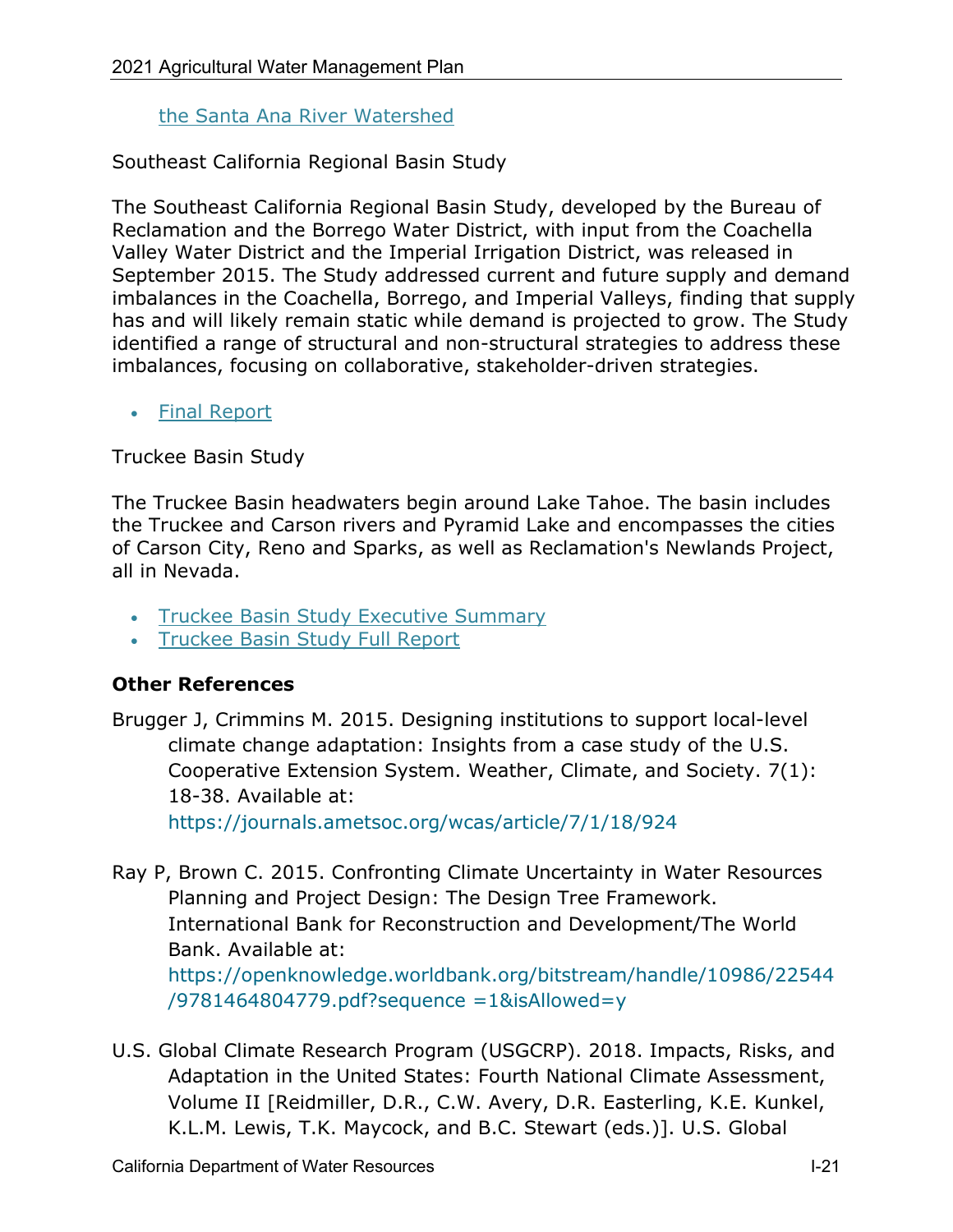Change Research Program, Washington, DC, USA, 1515 pp. doi: 10.7930/NCA4.2018. Available at:<http://climateassessment.ca.gov/>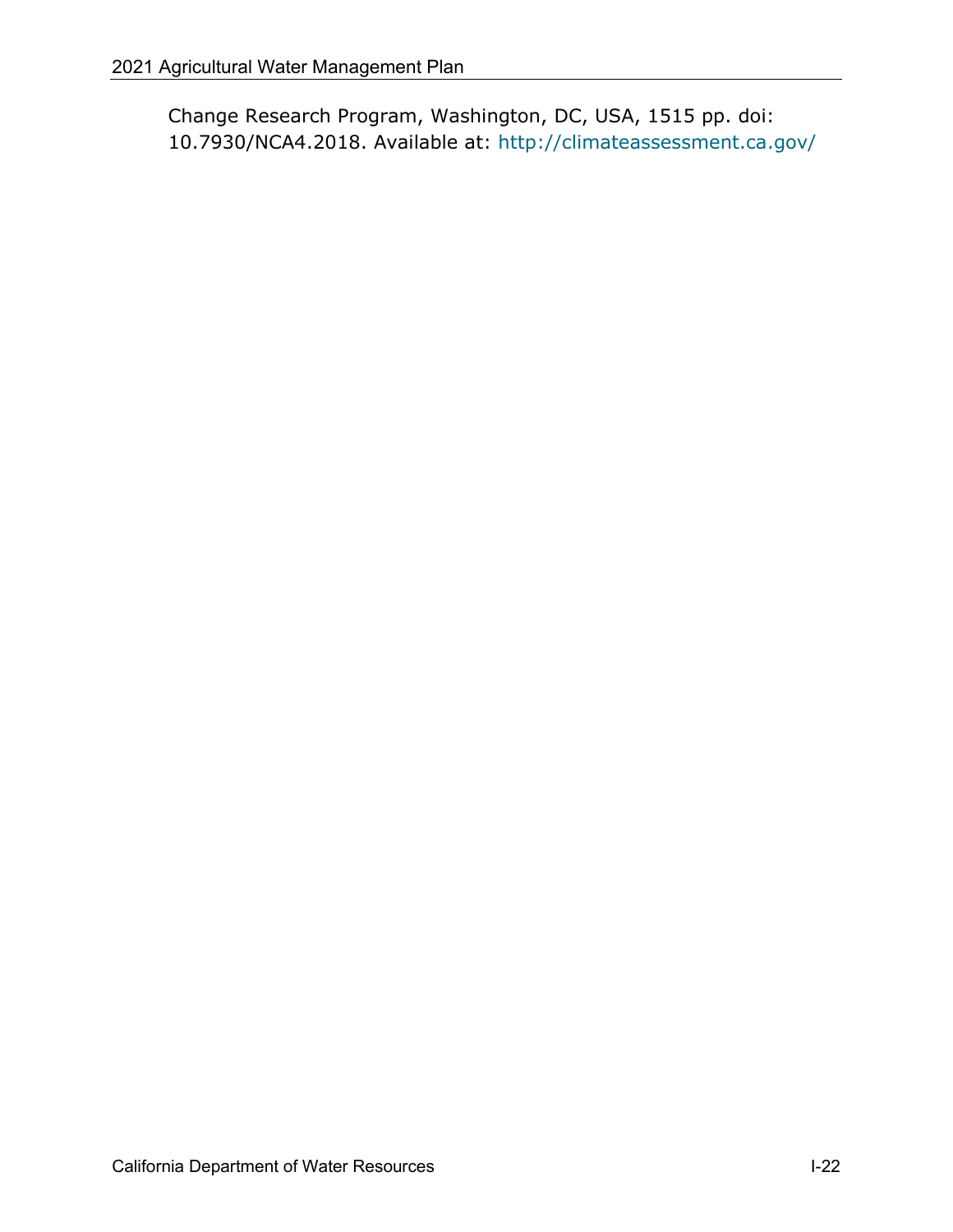# **I.7 Climate Change Vulnerability Screening Form for Agricultural Water Management Planning**

This screening exercise is intended to guide agricultural water management planners in identifying climate change vulnerabilities in their water supply source. The information gathered here can help guide the climate change analysis.

# **I. Water Supply and Demand**

## **Are the water supply diversions sensitive to climate change?**

Both streamflows and water demands are likely to be affected by climate change. Any water supply source that involves long-term water diversions may be subject to conditions that differ from current or historical conditions. As average temperatures increase, water demands from agriculture, industrial, urban, and municipal users may increase resulting in changes to water availability. Droughts are also expected to become more frequent and more severe in the future potentially leading to increased restrictions on water diversions.

# **Is the water supply source affected by urban or agricultural water demand that might be climate sensitive?**

Would shifts in daily heat patterns, such as how long heat lingers before night-time cooling, potentially change cropping patterns, landscaping, or water demand in other ways?

# **Is groundwater a major supply source?**

Climate change may affect natural recharge to aquifers. Droughts are expected to become more frequent and more severe in the future. In times of drought, California water users tend to rely more heavily on groundwater. These changing conditions would likely affect future groundwater conditions.

# **Does the water supply source rely on or could it be affected by snowmelt?**

As climate warming occurs a greater percentage of precipitation falls as rain instead of snow resulting in smaller snowpack. Also, higher temperatures result in remaining snowpack melting earlier. (All water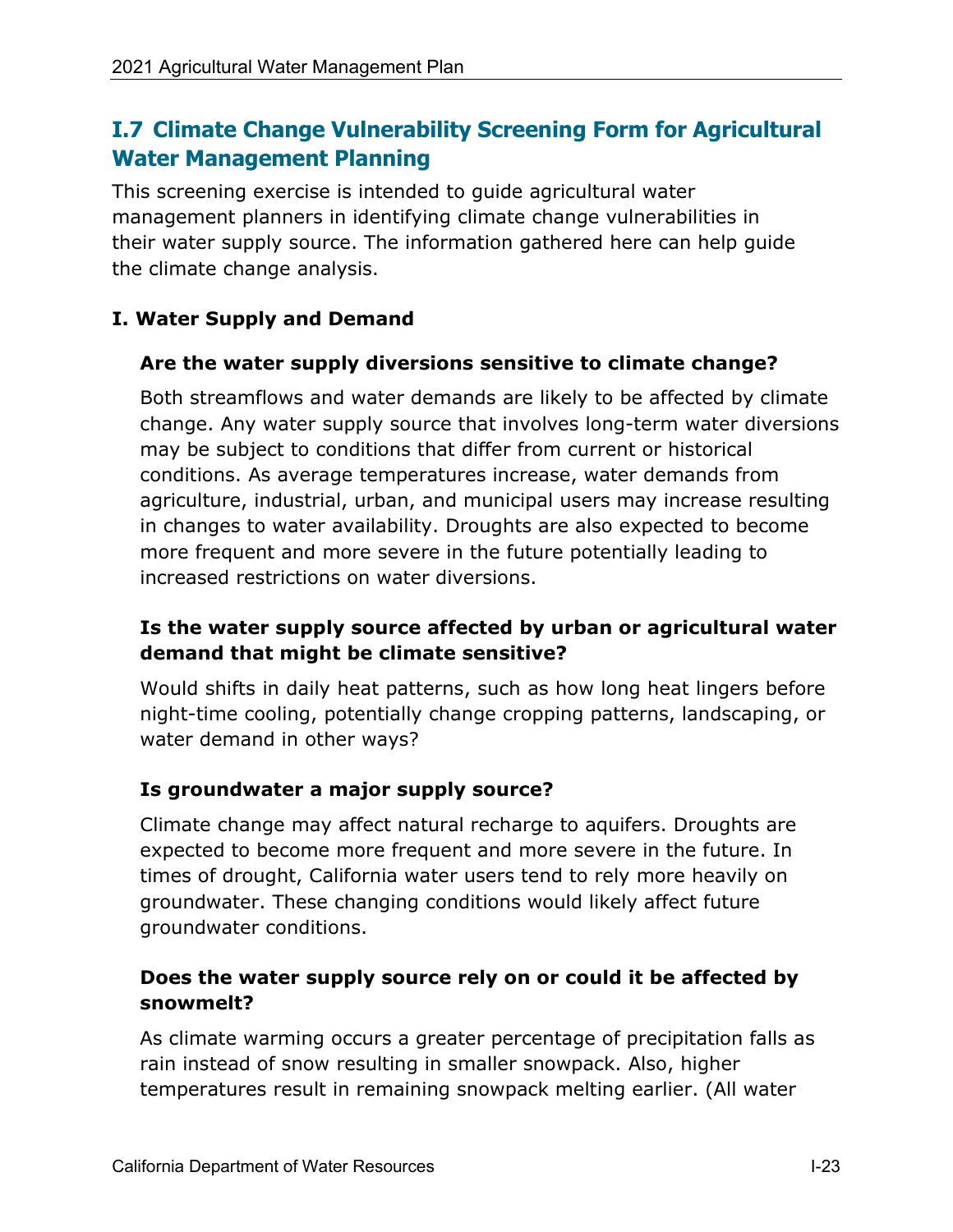diverted from the Sacramento River, San Joaquin River, Colorado River, or the Delta would be affected by changes in snowmelt.)

## **Does the water supply source come from or could it be affected by coastal aquifers? Has saltwater intrusion been a problem in the past?**

Coastal aquifers are susceptible to saltwater intrusion as sea levels rise and many have already observed salt intrusion as a result of groundwater overdraft.

## **Does the water supply source rely on or could it be affected by changes in stored water supplies?**

Changes in hydrology and water demand are likely to have significant effects on the amount of water stored in reservoirs, particularly water storage for carryover from one year to the next. Droughts are expected to become more frequent and more severe in the future potentially leading to changes in stored water supplies.

#### **II. Extreme Heat**

## **Could extreme heat impact operations of the water supply project or diversions?**

Climate change is altering seasonal patterns in California, making hot days hotter, and increasing the duration of heat waves. This change could increase usage and evaporative-related water losses.

## **Does the supply source rely on equipment or infrastructure that could be impacted by extreme or prolonged heat?**

Infrastructure impacts from extreme or prolonged heat can include things such as increased corrosion, wear from heat expansion, and difficulties operating cooling systems.

#### **III. Water Quality**

## **Could reduction in assimilative capacity of a receiving water body affect the water supply source?**

In the future, low flow conditions are projected to be more extreme and last longer. This may result in higher pollutant concentrations where loadings increase or remain constant, including potentially in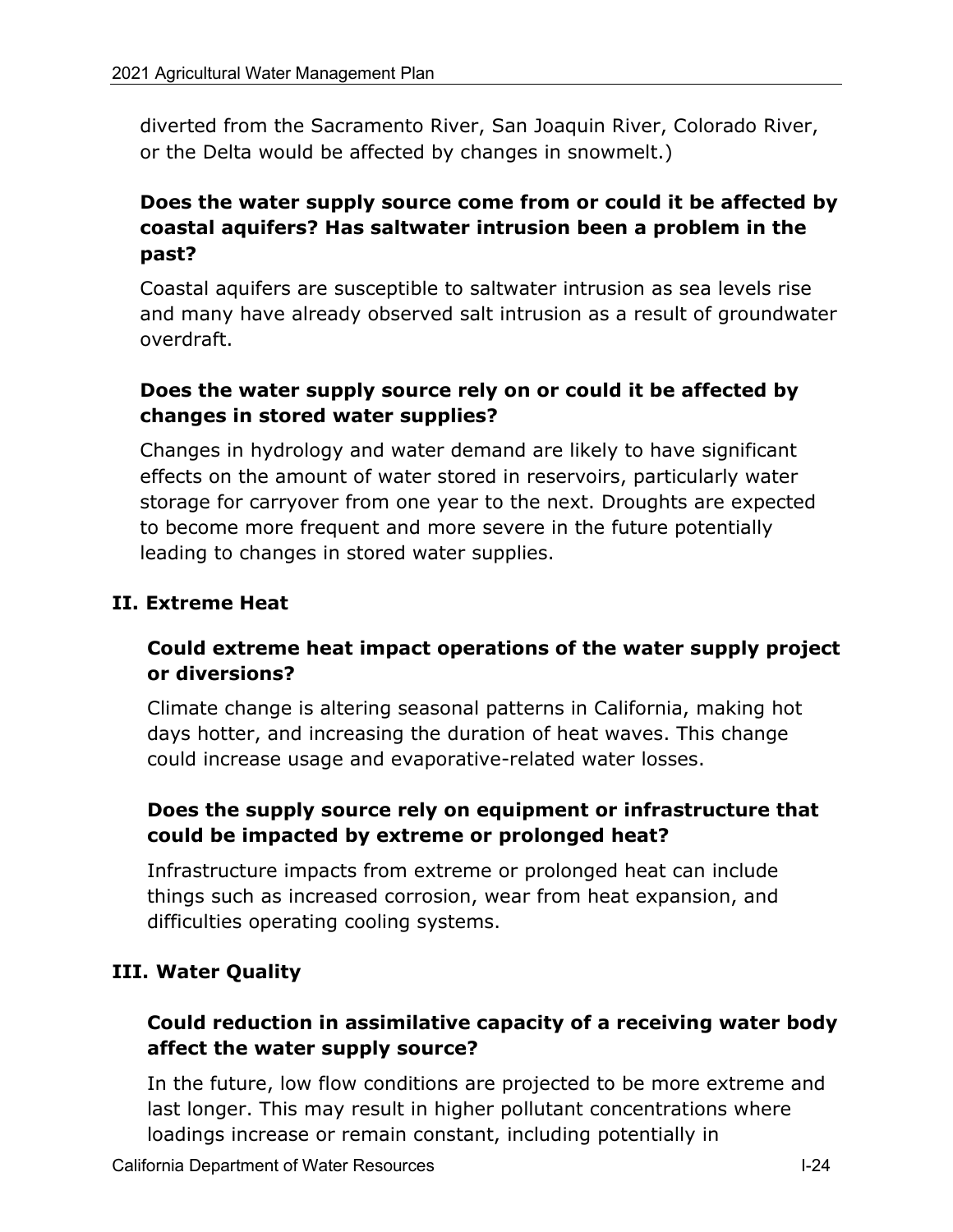groundwater as observed in the 2012–2016 Drought.

## **Could the water supply source be affected by water quality shifts during rainfall/runoff events?**

Although it is unclear how average precipitation will change with temperature changes, it is generally agreed that storm severity likely will increase. Areas that already observe water quality responses to rainstorm intensity may be especially vulnerable.

#### **IV. Sea Level Rise**

#### **Is any of the water supply source infrastructure located in area that could be exposed to rising tides?**

Sea level rise and storm surge coinciding with high tide could pose risks to low lying water supply sources.

#### **Could coastal erosion affect the water supply source?**

Higher sea levels and more severe storms in the future are expected to result in higher rates of coastal erosion.

#### **Is the water supply source dependent on coastal structures, such as levees or breakwaters, for protection from flooding?**

Coastal structures designed for a specific mean sea level may be impacted by sea level rise.

#### **V.Flooding**

## **Is the water supply source or any of its associated infrastructure located within the 200-year floodplain? Does the water supply source rely on flood protection infrastructure such as levees or dams?**

DWR's best available [floodplain maps a](http://gis.bam.water.ca.gov/bam)re available for [download.](http://gis.bam.water.ca.gov/bam)

Although it is unclear how average precipitation will change, it is generally agreed that storm severity will increase. More intense, severe storms may lead to higher peak flows and more severe floods.

#### **VI. Wildfire**

California Department of Water Resources **I-25** and the U-25 set of the U-25 set of the U-25 **Is the water supply source located in an area that is expected to experience an increase in wildfire activity or severity? Would a**